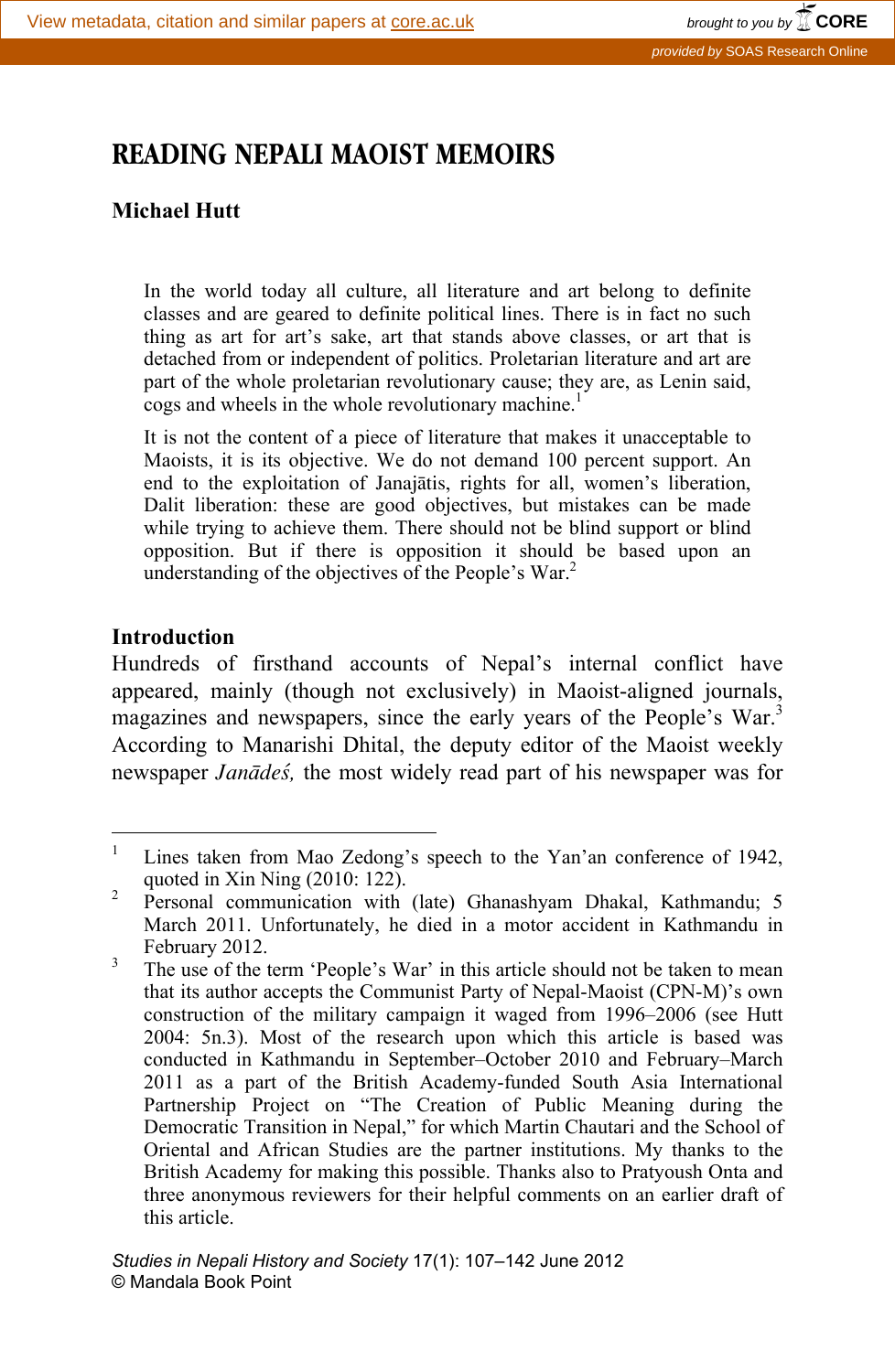many years a section dedicated to recollections of the conflict.<sup>4</sup> These autobiographical essays continue to appear, but the years since the end of the conflict in 2006 have also seen the publication of a large number of book-length memoirs written by erstwhile Maoist combatants.<sup>5</sup> Many of the earlier essays reappear as sections or chapters of these books. One reviewer suggests that *dvandva sàhitya* ("conflict literature") has come to constitute a new genre of Nepali writing, estimating that by late 2010 over 350 books of poetry, fiction, songs, essays and memoirs had been written, either by Maoist or pro-Maoist authors or by others using the conflict as their subject matter (Giri 2067 v.s.; see also Baral 2054–2055 v.s.: 68.) Of the minor avalanche of Maoist-authored literature, approximately 43 books published up to April 2012 can be categorized as memoirs (*samsmaran*).<sup>6</sup>

My interest in the "Maoist memoir" as a new genre of Nepali writing was first sparked by the striking commercial success of Tara Rai's *Chāpāmār Yuvatīko Dāyarī* (The Diary of a Guerrilla Girl) in the summer and autumn of 2010. However, Tara Rai's *Diary* does not sit very comfortably among the other book-length Maoist memoirs. In fact, it has provoked a very hostile response from left leaning intellectuals and particularly Nepali Maoists. When I raised the matter of the *Diary* with the senior Maoist cultural commentator Ninu Chapagain, he was unwilling even to discuss it: I got the impression that as far as he was concerned it could not be considered a 'Maoist memoir' at all. This raises three questions. First, what should the defining features of a memoir be, according to Nepali Maoist ideology? Second, to what extent do the memoirs that have appeared meet these ideological criteria? Third, why is Tara Rai's *Diary* not accepted as a Maoist memoir by Nepali Maoist reviewers?

# **The Maoist Memoir as a Genre**

Much of the Nepali Maoist discourse on the purpose of literature and the criteria by which it should be evaluated draws on Chinese antecedents. At the Yan'an conference in 1942, Mao famously declared that artists and writers had to expose and criticize the enemy, and praise the people, the

 $\frac{1}{4}$ <sup>4</sup> Personal communication with Manarishi Dhital, Kathmandu; 4 March 2011.

My thanks to Ninu Chapagain for introducing me to this genre of writing, and to Ram Tiwari for helping me to procure these books from various Kathmandu booksellers.<br><sup>6</sup> Koilash Bai, Martin Ch

Kailash Rai, Martin Chautari discussion, 3 April 2012. Of these 43 books, about half a dozen were authored by women.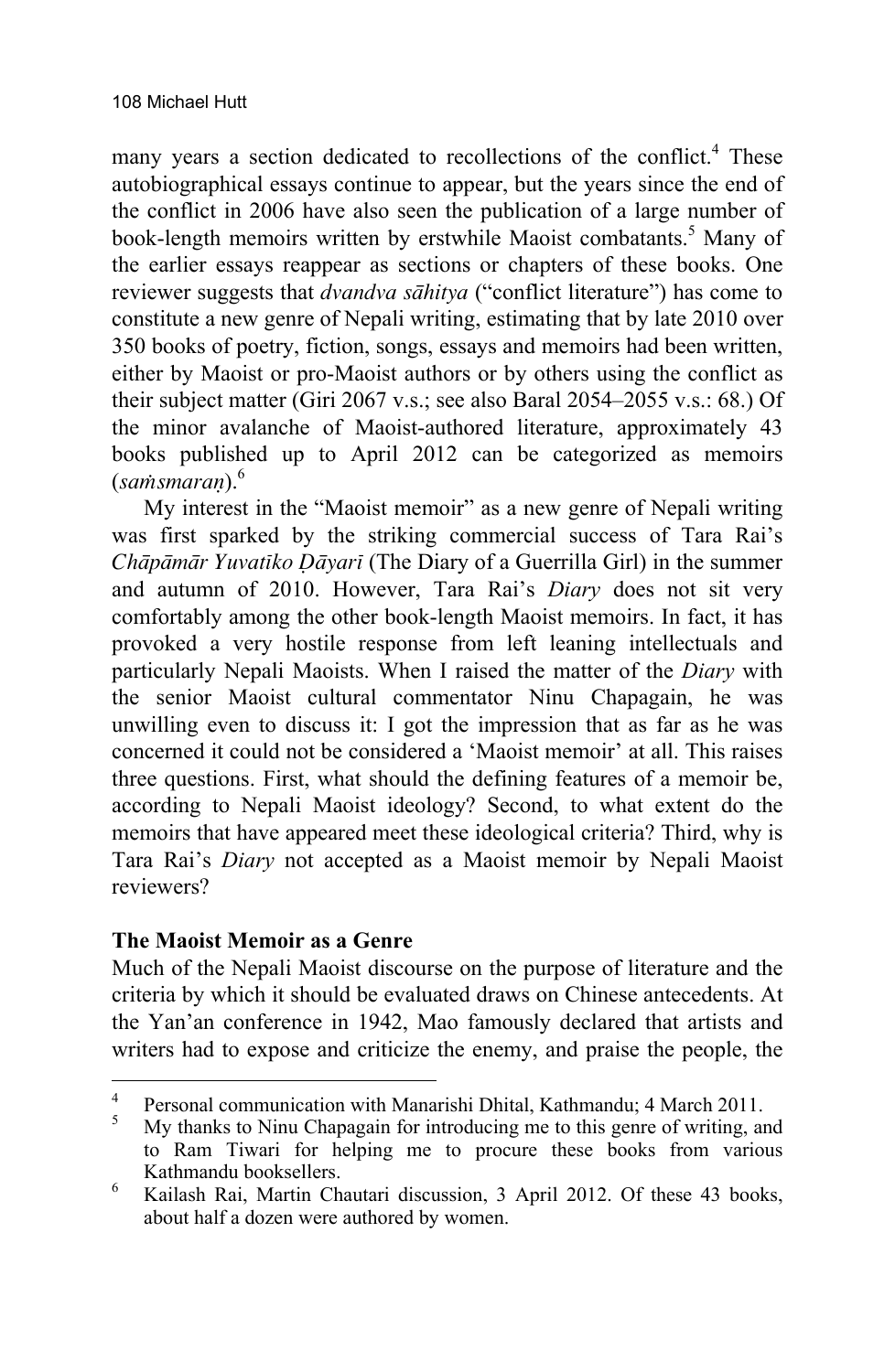revolutionary army and the communist party leadership. Workers, peasants and soldiers were the proper focus of literary and artistic representation, and people from other social classes and ideological backgrounds were to be excluded from consideration as subjects (Xiaomei Chen 2010: 65, 66). Chinese Maoist discourse also insisted that class identity must be the fount of all emotions; it "posited the supremacy of class love and denounced romance as the myopic preoccupation of the bourgeoisie" (Lee 2010: 153).

In his introduction to a collection of martyrs' memoirs, Gopindra Paudel states approvingly that they all manifest "boundless faith in the revolution, harsh hatred for the enemy class, and sympathy for the laboring people" and that by their very nature progressive memoirs contain a class and philosophical partiality (*paksadharata*) (2067 v.s.: 673). These are the core ideological elements of a typical Nepali Maoist memoir. According to Ashok Subedi,

Like society, literature and art are also class-determined (*vargīya*). What is beloved and joyful news for one class is hated and sorrowful for the other. Between these two classes, between these two sensations of happiness (*ànandànubhuti*), there can be no other sensation (Subedi  $2067$  v.s.: 87).

The etymological root of the English word "memoir" lies in the "double act of recalling and recording" (Smith and Watson 2010[2001]: 274) and is probably the best available translation of the Nepali term *samsmaran*, which is used to denote the majority of these texts. *Samsmaran* is defined in the *Nepālī Brhat Śabdakoś* [Comprehensive Nepali Dictionary] as,

1. A matter of past days that comes to memory time and again; a sweet kind of remembrance; sweet recollection; 2. The act of remembering well or repeatedly; the recitation of a name; remembrance; 3. Mention, telling or composition of important matters that are needed to keep fresh old events, things and importance (Pokharel et al. 2040 v.s.: 1281).

The specific reference to "sweet" (*mãñho, madhur*) in the first of these definitions gives one pause, as much of the content of these memoirs is anything but sweet. However, these writings do seem to have the primary function of "keeping old events fresh" and creating the historic meaning of their authors' activities and experiences. Indeed, Maoist memoirs are repeatedly referred to as *abhilekh*, "testaments," and this perception of their purpose is set out in dozens of articles in Maoist-aligned literary

<sup>-&</sup>lt;br>7 All translations from Nepali in this article are my own.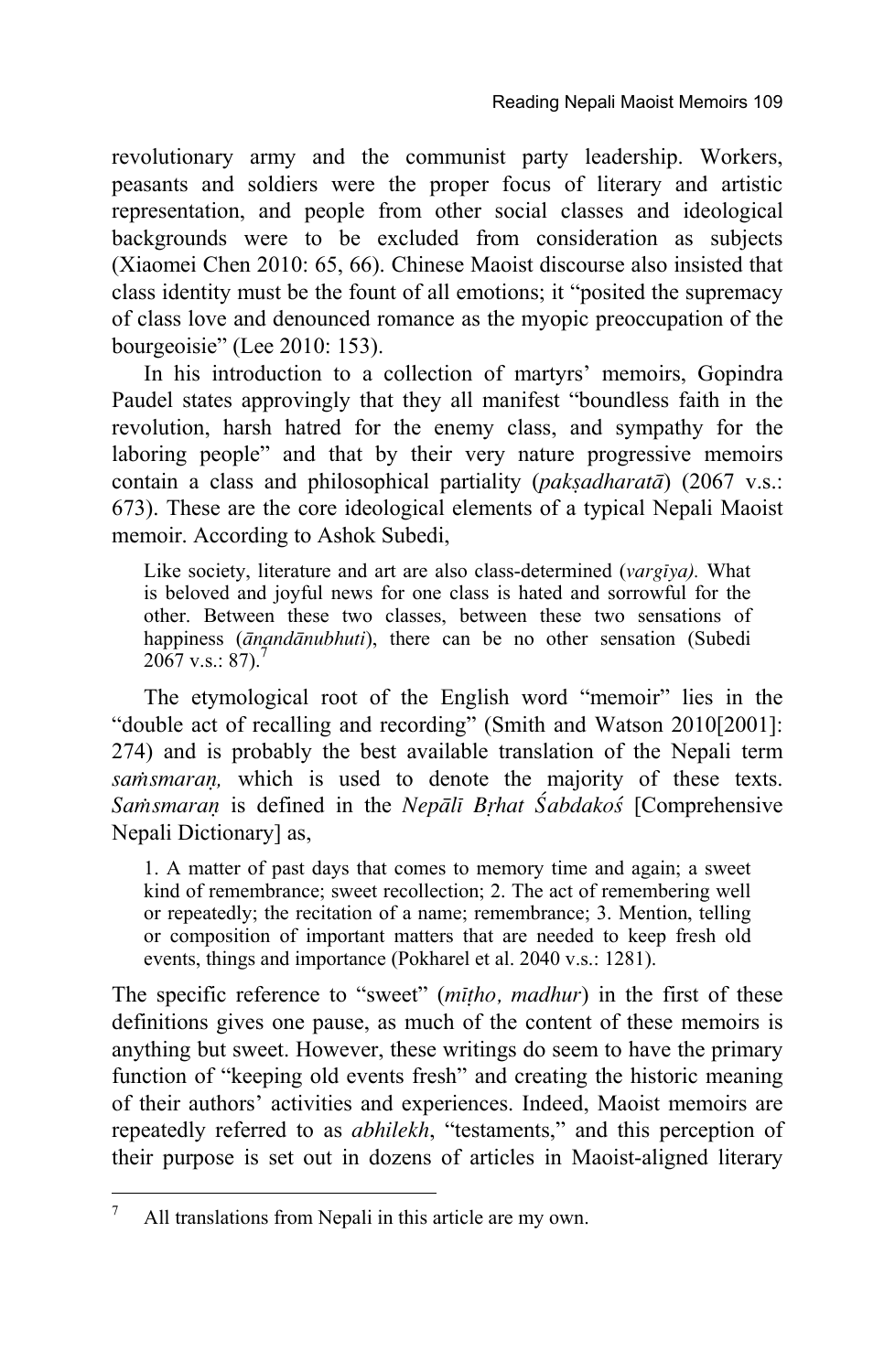journals such as *Nayƒ Yathàrtha, Kalam* and *Candràgiri.* It is perhaps articulated most clearly by 'Sangitsrota' in his contribution to the thousand-page collection of critical essays published by the CPN-M's literary wing<sup>8</sup> in July/August 2010 (Dhakal et al. 2067 v.s.):

Sometimes literature leaves a more powerful effect than the gun and sometimes the gun is capable of communicating a much more beautiful message than literature. The beauty (*saundarya*) that arises from the union of the power of the pen and the art of the gun is truly alive and meaningful…Here the warriors have joined with the people and played the role of leaders *in the creation of history*. The literature they have written may be weak in its structure, and the form and tone of their expression might not quite match those of art. But the history the warriors have created with their blood, tears and sweat, and this very present time, which is standing upon the foundation of that glorious history, is beautiful literature in itself. Taken together, these memoirs are able to establish the value of the great Nepali People's War. Now, through counter-polar (*pratidhruvãya*) art and literature, attempts are taking place on all four sides to corrupt and distort the beauty of the People's War. At such a time, it is the true revolutionaries who must save the value of revolution – through the important media of art, literature, music and film (Sangitsrota 2067 v.s.: 724–725, emphasis added).

Maoist literary critics also often refer to memoirs as *dastàbej*, "manifestos." As such, they not only establish the meaning of past events but also influence their readers' relationship with and attitude to the present and future. Gopindra Paudel writes that their impact is not only powerfully emotional: they also convey an "awareness of duty" (*kartavyabodh*) and "revolutionary consciousness" (*krànticet*) to their readers by amplifying and transmitting "advanced opinions" (*unnat vicàr*) (Paudel 2067 v.s.: 667, 673).

During discussions of these memoirs in Kathmandu in 2010–2012, I put it to several informants that they could also be construed as warnings (*khabardàrã*) from Maoist cadres to their political leaders, who might be seen to be frittering away the achievements of the People's War during their negotiations with other parties. Most informants agreed with this

 $\frac{1}{8}$  The *Akhil Nepàl Lekhak Saïgh* [All Nepal Writers' Association] is a Maoist class organization. It is a part of the *Ekãkrit Akhil Nepàl Jana Sàïskritik Mahàsàïgh* [Unified All Nepal People's Cultural Federation] which comprises organizations for writers, artists (*Akhil Nepàl Jana Kalàkàr Saïgh*), filmmakers (*Akhil Nepàl Calcitrakarmã Saïgh*) and the fine arts (*Akhil Nepàl Lalitkalà Saïgh*). Personal communication with (late) Ghanashyam Dhakal, Kathmandu; 5 March 2011.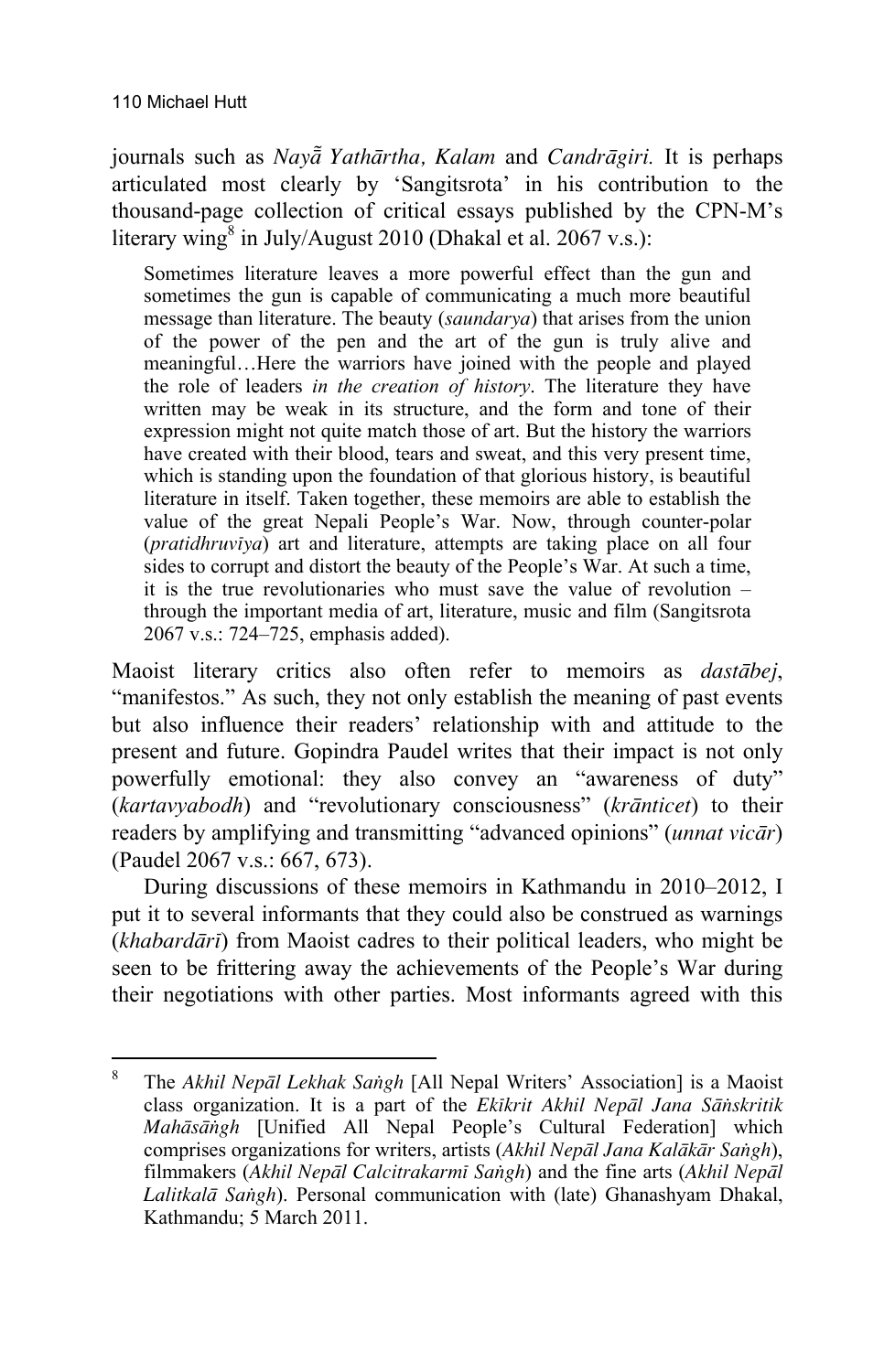reading of them. The late Ghanashyam Dhakal, who was then the chairman of the Akhil Nepāl Lekhak Sangh, put it like this:

If they have fought truly for an objective, then they are right to give warnings until that objective has been achieved. Fourteen to fifteen thousand people lost their lives, and that's only from the Maoist, the rebel side. Now [if the leaders] forget that and say 'we are in the mainstream' and start living in comfort, they have a right to say: 'where has it gone, that suffering, that history, that objective?<sup>9</sup>

Similarly, although Khem Thapaliya concedes that the sacrifice made by "tens of thousands of warriors" in the course of the People's War has made Maoists extremely sensitive, "no one has forgotten that the dream of the great martyrs is still incomplete, nor should this be forgotten" (Thapaliya 2067 v.s.: 665).

Maoist memoirs are also represented as a new genre of Nepali literature: they are a part of the "new reality" engendered by the People's War, and it is no longer necessary for Nepali readers who wish to appreciate the aesthetics of revolution, people's revolt and war to read Chinese or Russian literature (Sangitsrota 2067 v.s.: 718). Ashok Subedi asserts that the People's War not only defeated feudal villains, it also gave birth to new heroes, and not only in the political, culture and military fields, but also in literature. In fact, he says, the People's War was the "golden age" of Nepali progressive literature (Subedi 2068 v.s.: 23). Gopindra Paudel argues that although there is a long tradition of writing memoirs in Nepali, the history of the genre before the beginning of the People's War was merely a "development period" (*vikàs kàl*) and its "fertile period" (*urvar kàl*) commenced in 1996 (Paudel 2067 v.s.: 671).

So the purpose of the Maoist memoir can be seen as threefold. It is an *abhilekh,* a true record of the heroism and sacrifice of those who fought and laid down their lives for the people during Nepal's conflict, which stands in opposition to the reactionary elements who wish to misrepresent and distort the reality of the "Great People's War." It is a *dastàbej,* a document that sets out the beliefs, values and standards of the true revolutionary, that will inspire future generations as they strive to transform their culture and society. Finally, it is a *khabardàrã*, a record of suffering and sacrifice that warns political leaders not to betray the principles and objectives of the revolution.

<sup>-&</sup>lt;br>9 Personal communication with (late) Ghanashyam Dhakal; 5 March 2011.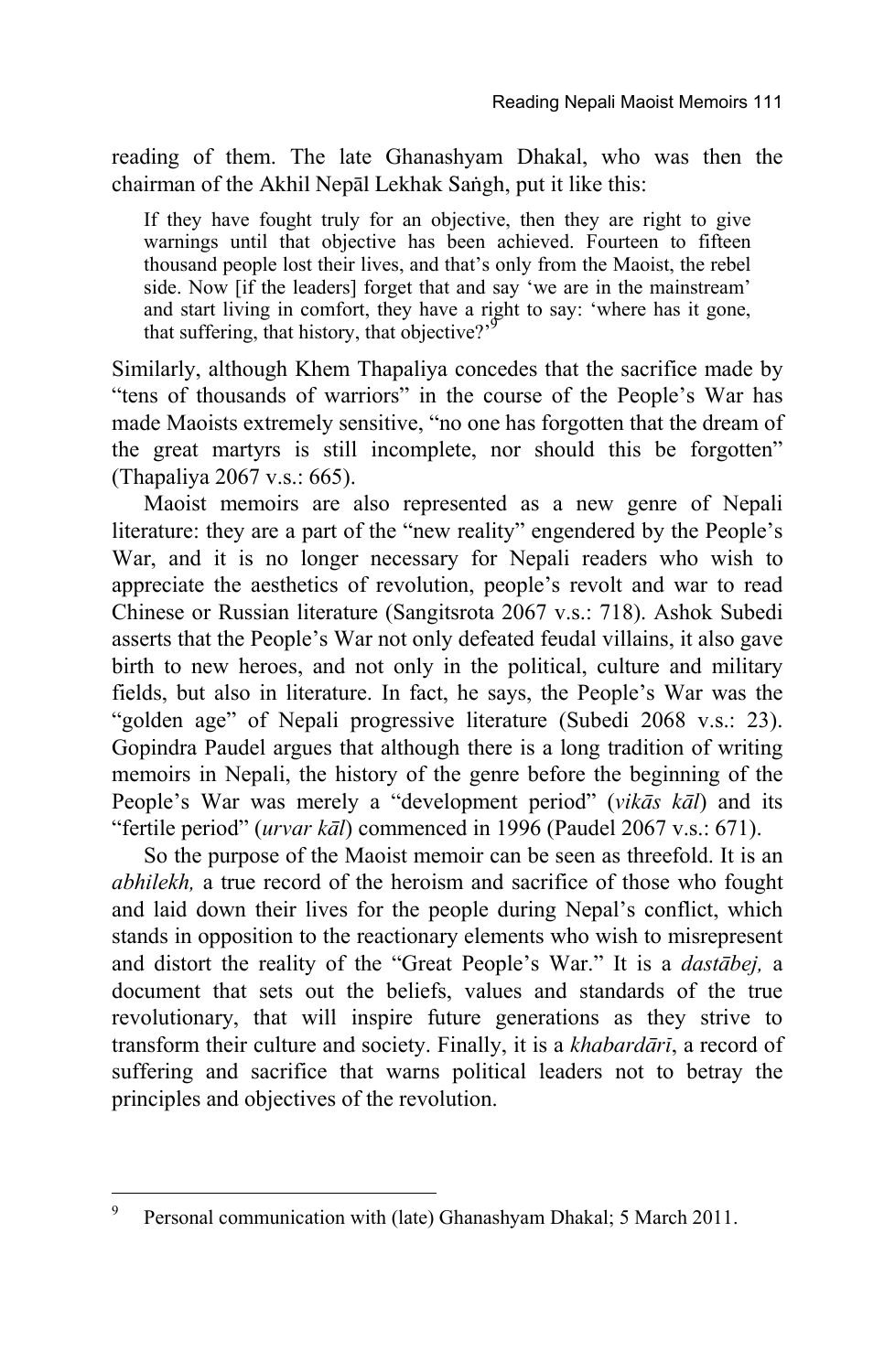## **Five Conflict Memoirs**

Shobha Kattel 'Pratibha''s 144–page memoir, *Samarkà Smritiharå* [Memories of War] was first published by *Samar-Pratik* monthly in April 2011 in an edition of 2000 copies and reprinted (1500 copies) one month later. Born in 1978, Kattel worked first for the Maoist-aligned students' and women's organizations in her home district of Chitwan and became a Maoist "wholetimer" (*pårnakàlãn*) in 1997. She was arrested in May 2002 and held in Kasara and Bharatpur for 13 months, during which time her husband, Comrade Samar, was killed. She was released during the 2003 ceasefire and was actively involved in military operations as a battalion commissar from 2005 until the end of the conflict, after which she became one of her party's 73 representatives in the interim government. *Samarkà Smritiharå* consists of 16 chapters. Fourteen chapters recount Kattel's experiences in chronological order (six of these cover the period of her imprisonment), while one chapter is a tribute to the Maoist heroes of the conflict and another describes the difficulties faced by women in Nepali society.

Ganga Shrestha's memoir, *Gadhidarbārdekhi Simhadarbārsamma* [From Fort Palace to the Singha Durbar] was first published by the Kochila State Committee of the Unified Communist Party of Nepal-Maoist (UCPN-M) in an edition of 3000 copies in June–July 2010 (Shrestha 2067 v.s.) and reprinted (2000 copies) one month later.<sup>10</sup> Shrestha (b. 1970) from Sindhuli district, has a reputation as an author of poetry, fiction and essays and later became a member of the UCPN-M Central Committee. He participated in the earliest military actions of the 'People's War' but was then arrested and imprisoned for over five years until his release during the ceasefire of 2001. After his release he again participated in PLA assaults on police and army posts in east Nepal, and in 2007 he too joined the new interim government. His book consists of eighteen separate essays arranged in chronological order. The first six were written during his detention, the rest after his release. They relate the capture of the Sindhuli police post on the very first day of the 'People's War' on 13 February 1996; the author's arrest on 6 May 1996; his experiences while in detention for five years; his involvement in Maoist assaults on police and army posts after his release in 2001; and his entry into the interim government. Several essays are lengthy emotional tributes

 $10<sup>10</sup>$ One chapter of this book, "Hirāsatbhitrakā Yātanāyukta Saintis Din," was published in *Kalam* twelve years before the book appeared (Shrestha 2054–2055 v.s.).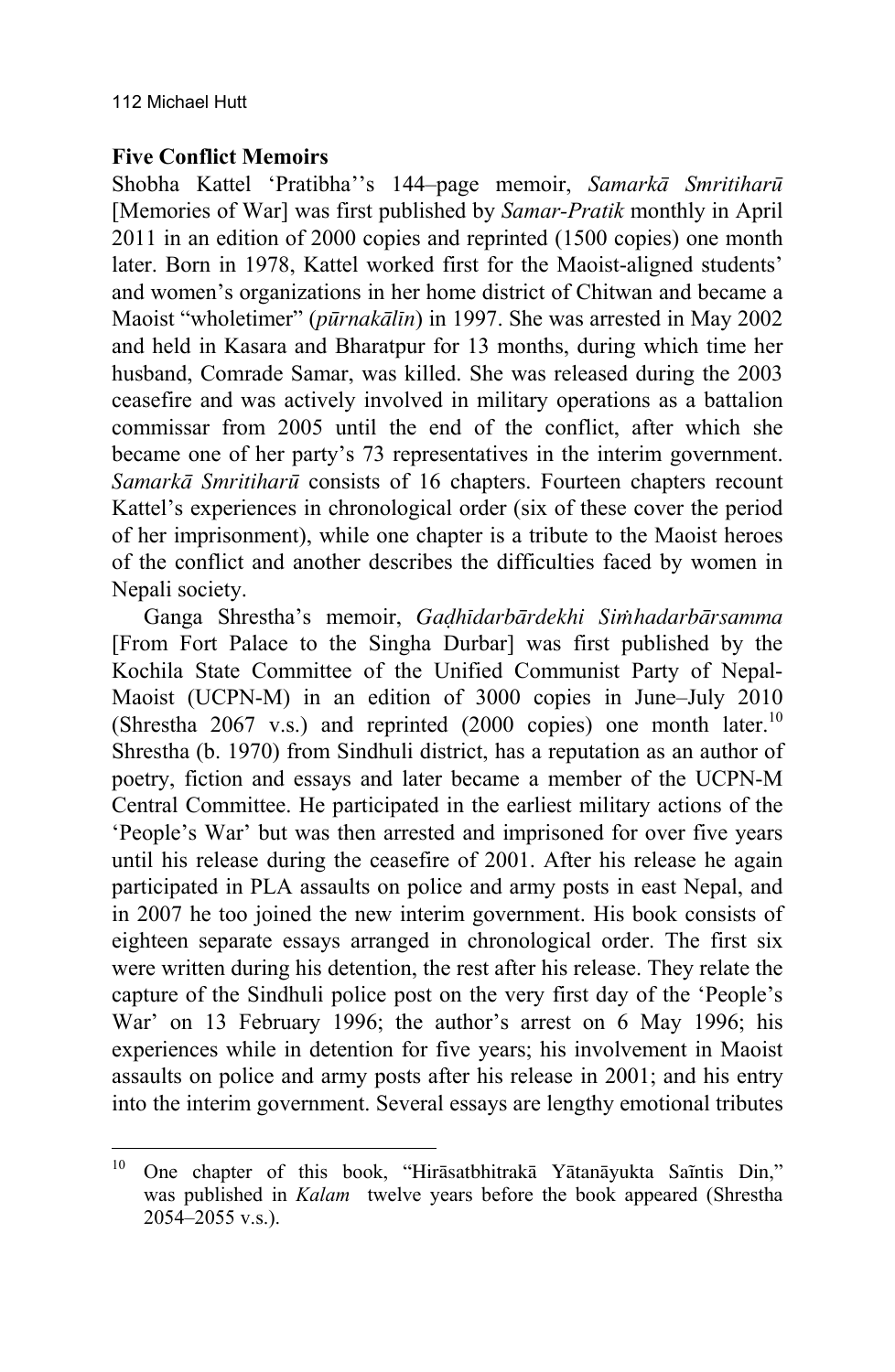to Maoist "martyrs" and the disappeared, particularly the famous Maoist poet Krishna Sen 'Icchuk,' with whom Shrestha shared a jail for several months in  $1999-2000$ .<sup>11</sup>

*â ˜ ndhãsaïga Kheldà* [Playing with the Storm] is the work of Surul Pun Magar (b. 2035 v.s. [1978/1979]) from Maikot village of Rukum district, who writes under his *nom de guerre*, 'Ajayashakti.' Its first edition was published by the Fifth Battalion of the Jana Mukti Senà (People's Liberation Army [PLA]) in collaboration with the Brothers News Agency in 2009–2010 (2066 v.s.) with a print run of 1000 copies. The book recounts the author's childhood and early politicization; his military training and his involvement in assaults on various army bases and police posts, including the major actions at Dunai and Salleri; his struggle to survive with the help of villagers after being injured at Salleri and abandoned by his comrades; his arrest at Simra on 1 February 2002 and subsequent experiences in detention over a 14 month period. This is followed by his release on 31 March 2003 and his return to active service in the PLA; and the book ends with a brief account of his life in a United Nations-monitored cantonment after the Comprehensive Peace Agreement (CPA).

*Da÷barùe Janayuddha Smçtikà ôobharå* [Ten-Year People's War Marks of Memory] was written by Gangabahadur Lama (b. 1963, Kabhrepalanchok district) and published by Jagaran Book House in January/February 2009. The book consists of a single narrative telling of the author's involvement in the People's War and the Tamang National Liberation Front from their early beginnings. He joins the CPN (Unity Centre) in 1990, takes part in Valley-based Maoist actions at the beginning of the People's War, is transferred to Dhading district to organize Maoist activities among the local Tamang population, returns to Kathmandu during the 2003 ceasefire, and is subsequently posted to Gandaki district, where he leads a propaganda and social work campaign. Shortly after the Maoist assault on Beni, he is seriously injured in a Royal Nepal Army action in Lamjung district and lies in a field for five days before being rescued and carried bodily across the hills to Bharatpur in Chitwan district. There he receives medical treatment but eventually has to have a leg amputated in August 2004. Having narrowly escaped army arrest, he goes into hiding for an extended period and loses touch with the

 $\overline{a}$ 

 $11$  My thanks to Abhi Subedi for drawing my attention to this memoir and for helping me to obtain a copy of it.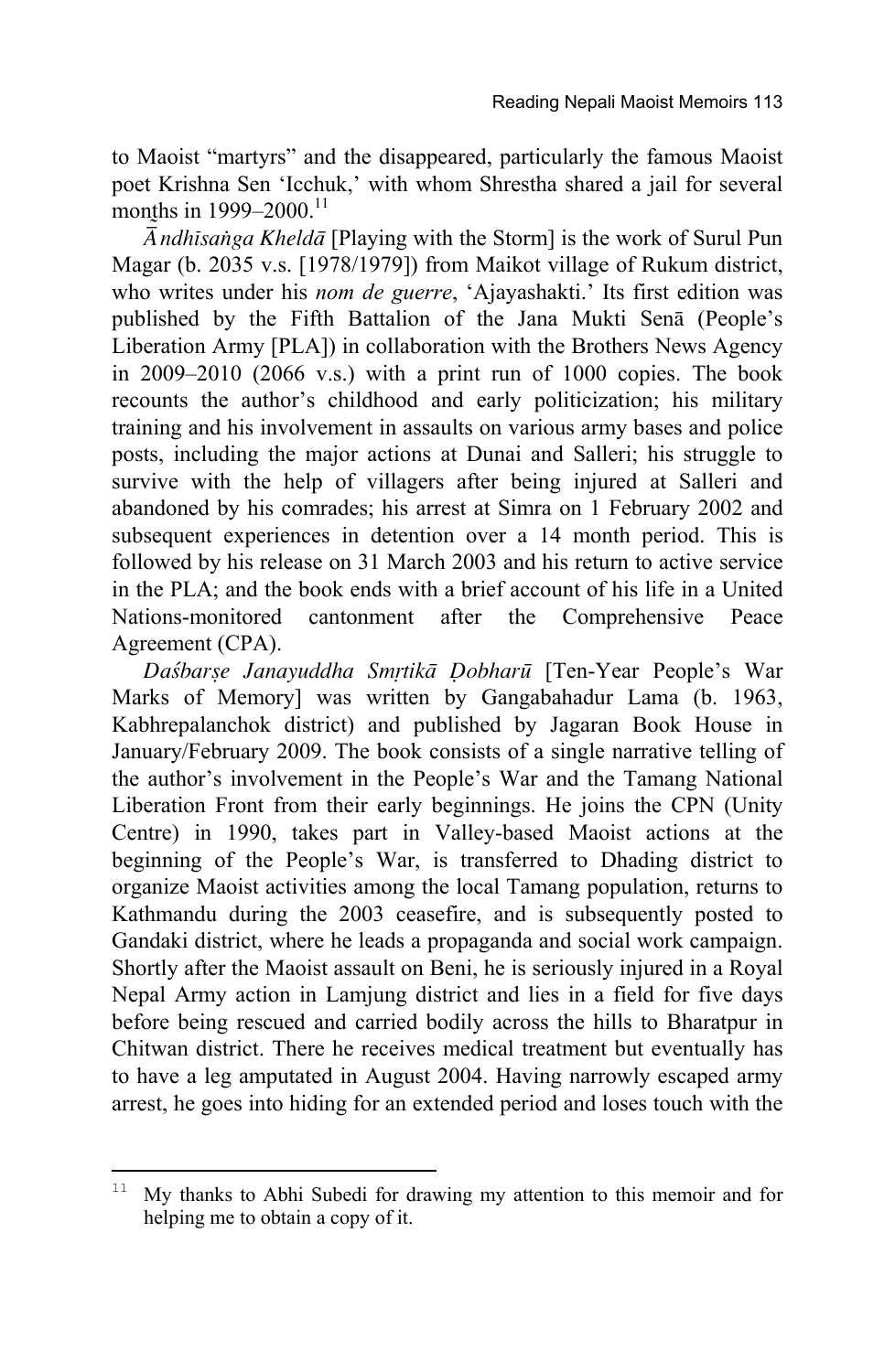Party, before returning to Kathmandu shortly before the People's Movement (*Jana ândolan* II) of March–April 2006.

Tara Rai's *Chāpāmār Yuvatīko Dāyarī* [Diary of a Guerrilla Girl] was published by the leading mainstream publisher Ratna Pustak Bhandar in May/June 2010. In terms of its sales and media profile, this has been a much bigger success than any other conflict memoir: by October 2010, 7000 copies had been sold, and the book entered its ninth edition in April 2011. The book tells of how Tara Rai runs away from home and joins a Maoist cultural troupe in mid-January 2005, of her arrest by a Royal Nepal Army patrol on 2 May 2005, of her year-long detention at three different jails (Ilam, Jhapa and Morang), and of how she resumes her former party activity after her release but soon becomes disillusioned with the party leadership and returns to her family.

I selected these five memoirs partly to try to reflect the diversity of authorship that exists in this genre. The first was written by a young Brahman woman activist; the second by a male Newar of senior rank; the third by a male PLA foot soldier of Magar ethnicity; the fourth by a middle-ranking male Tamang; and the fifth by a young Rai woman member of a cultural troupe. My choice was also influenced to some extent by my own assessment of how interesting their content is and how well their stories are told. As such, it would not be unfair to question the extent to which my selection was influenced by my own preconceptions of literary quality and therefore the extent to which these texts are representative of the genre as a whole. I hope other researchers will conduct a wider survey of this genre, and challenge my findings if they find them inaccurate.

It is worth noting that the level of the party's endorsement of these books varies greatly. While Kattel's and Shrestha's books are prefaced by laudatory statements from two and three members of the party's senior leadership respectively and Ajayashakti's is introduced by PLA commanders and the editor of *Janadisa*, Lama's carries only one endorsement, from Maila Lama (then the General Secretary of the Unified All Nepal People's Cultural Federation), and Rai's is not endorsed by any Maoist politician.

In all of the ink spilled in analyses of the motivation of the thousands of mostly young people who walked out of their homes to fight the Nepali state's security forces during the 1990s, very little use has been made of these first-person accounts by authors writing in English, despite the fact that they have been appearing in print in large numbers for at least ten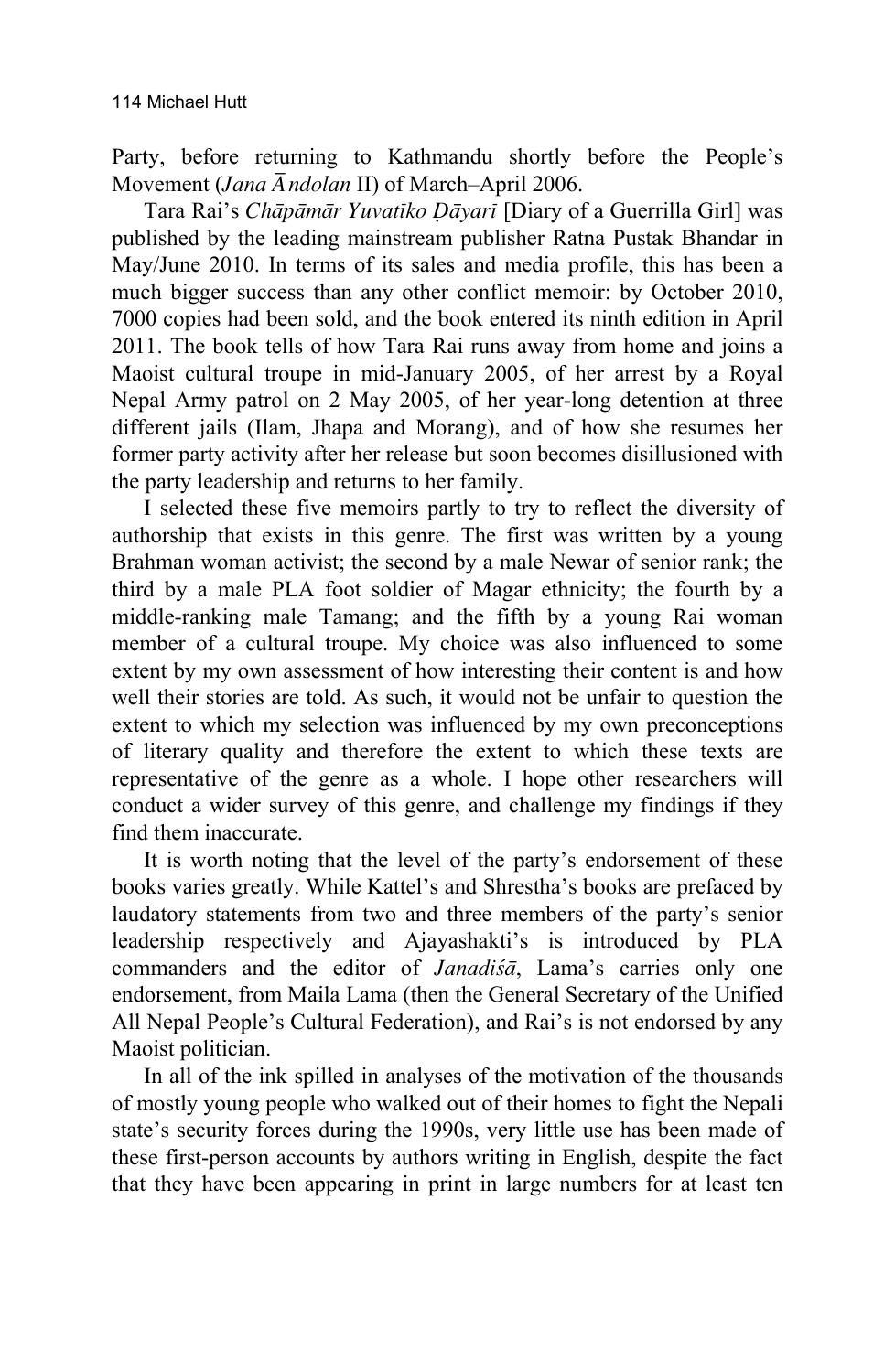years.12 In what follows I will compare the five memoirists' writings on seven common themes. First, I will examine their accounts of becoming involved in Maoist politics. Second, I will analyse the articulations of commitment to the revolutionary cause that may be found in each of the five texts and appear to be a standard feature of the genre. Third, I will briefly compare the descriptions of military action offered by the three authors who were actively involved at this level. Fourth, I will examine the way in which the memoirs portray the relationship between their authors and "the people" (*janatà*) in whose name they claim to be waging war. Fifth, I will compare individual authors' accounts of their treatment in detention, and sixth their characterisations of the enemy *(duśman)*. Finally, I will examine the differing relationships between the individual and the party that emerge from these texts. All of this is worth doing not only for the intrinsic interest of this material, but also because it demonstrates that there remains some scope for individuation and polyvocality despite the ideological requirements of the genre.

#### *Becoming a Maoist*

 $\overline{a}$ 

Ganga Shrestha tells us nothing about how he became a Maoist. It is almost as if he has always been a Maoist and this is his whole persona. However, the other memoirs considered here provide us with more detail.

Shobha Kattel lost her mother at an early age and grew up at her maternal uncle's home at Belsi in Chitwan. Her decision to participate in the armed struggle appears to have been informed by experiences of politics at both home and school. Her uncle's household, located near the East-West Highway, was a centre of communist activism and Kattel recalls that when the children saw vehicles with four stars during the 1991 election campaign they threw stones at them, but when they saw vehicles with a hammer and sickle they chanted communist slogans (Kattel 2068 v.s.: 21). The communist students' union appears to have been a major force at her school:

The school where I studied, *Païcakanyà Màdhyàmik Vidhyàlaya*, had been regarded as a centre of politics ever since the Panchayat period. After *bahudal* [the multi-party system] came the color of this increased. We had begun to just take our examinations without studying. In 2046 v.s. [1989/1990] we expelled the headmaster Dilliraj Sharma because he was corrupt. The Congressis were angry about this action…and they sent *gundas* from Rampur campus to beat up the Akhil students. They

<sup>&</sup>lt;sup>12</sup> Marie Lecomte-Tilouine (2010) is the only analysis of this material published in English to date.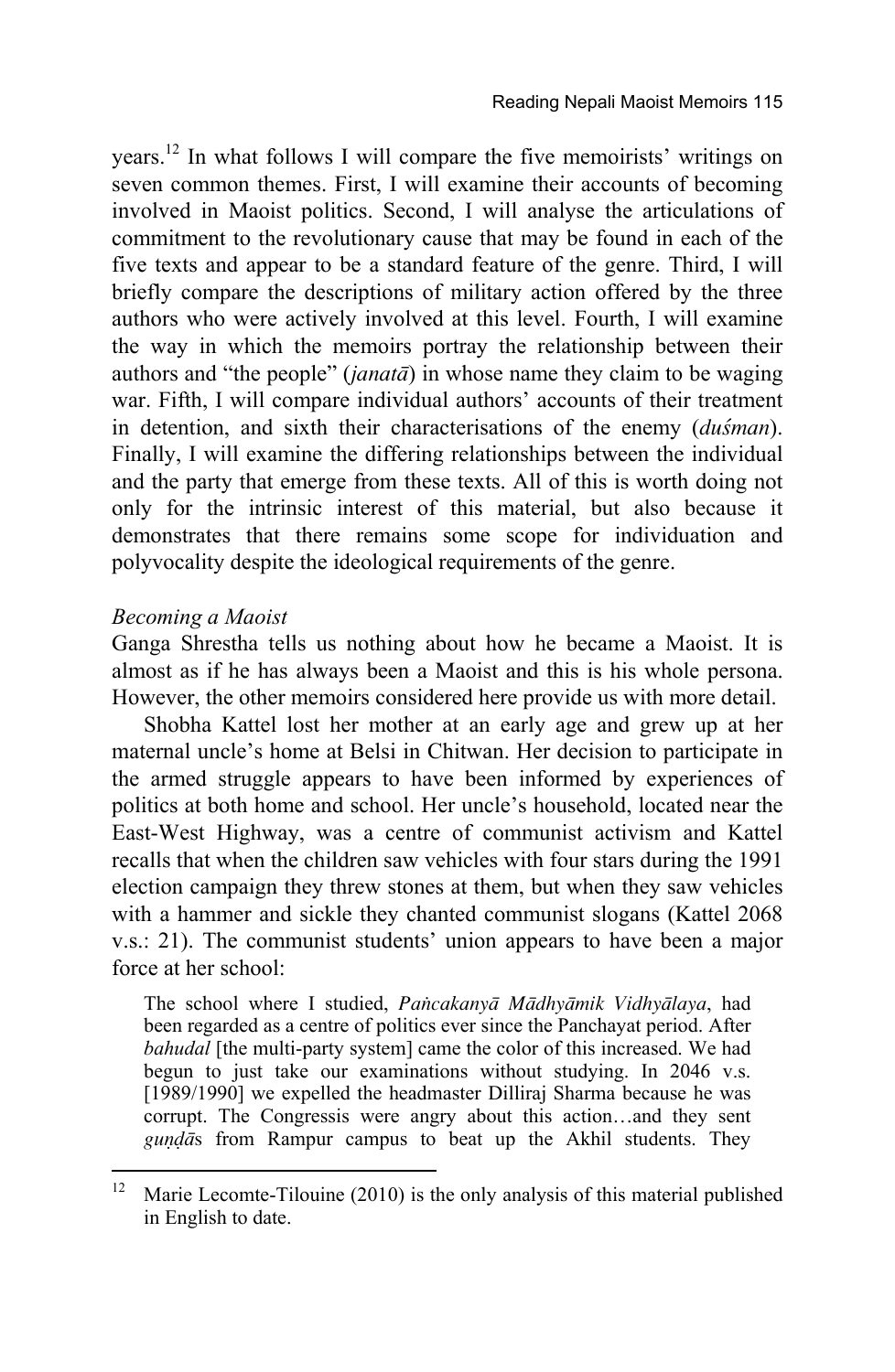$\overline{a}$ 

abducted Binod Regmi, Bhaikaji Ghimire and Shaligram Parajuli, wounded them with spears, khukuris and swords and left them in Tikauli jungle. Events like these made my sympathy for the communists and my hatred for the Congress deepen (Kattel 2068 v.s.: 21–22).

By the time she was 17 she had decided that the CPN-Masàl was the party for her, and had joined the party's women's organization at district level. The People's War commenced soon after this. Kattel had dreamed about it, and she greeted its commencement with enthusiasm:

Should I become a wholetimer and spend a political life, or should I step back, put on feudal handcuffs, and live a life like the ordinary women of society? I was standing at the crossroads of this question. I gave my answer by becoming a wholetimer. I triumphed in my self-struggle and walked on the path of revolution. After that, Pampha Didi, Ramesh Regmi and I set out, looking up at the Chure hills and carrying the greatest enthusiasm of our lives (Kattel 2068 v.s.: 28).

Ajayashakti titles the first section of his memoir "Kunàko Mànche" ("a man from a corner") and links his own decision to join the movement to his home district's long history of exploitation and resistance. He describes his home village, Maikot, and the neighboring village of Hukam as very backward and exploited: "in the eyes of the rulers the people here remained 'sheep,' whether it was Panchayat, multi-party (*bahudal*) or the so-called democracy (*loktantra*) that has come today" (Ajayashakti 2066 v.s.: 3). He describes the activities of a local tyrant named Uddhayaman, and particularly an incident which occurs when Uddhayaman comes to his village with two dozen police in 2044 v.s. (1987/1988) during a dispute over the location of the district boundary between Baglung and Rukum. Everyone is subjected to violence, even one person with a hearing and speech impairment (*làño*), and the police make off with a large number of chickens and a quantity of drink. After this the village children regularly play a game in which one is made Uddhayaman and the others chase him away (2066 v.s.: 4). After the 1991 general elections, there ensues fierce "class struggle" in the two villages, between activists loyal to Jana Morcà, which has strong local support, and the Nepali Congress, which has formed the national government.13 Uddhayaman establishes a police post in his house in Hukam, and Jana Morcà youths always flee to Maikot after clashes there (2066 v.s.: 5). Ajayashakti is told by a Jana Morcà leader that a war will soon begin against the local tyrants and that the

<sup>&</sup>lt;sup>13</sup> Tatsuro Fujikura points out that inter-party violence is not uncommon in Nepal, but observes that it becomes "radically asymmetric" when one party wins control (Fujikura 2003: 23).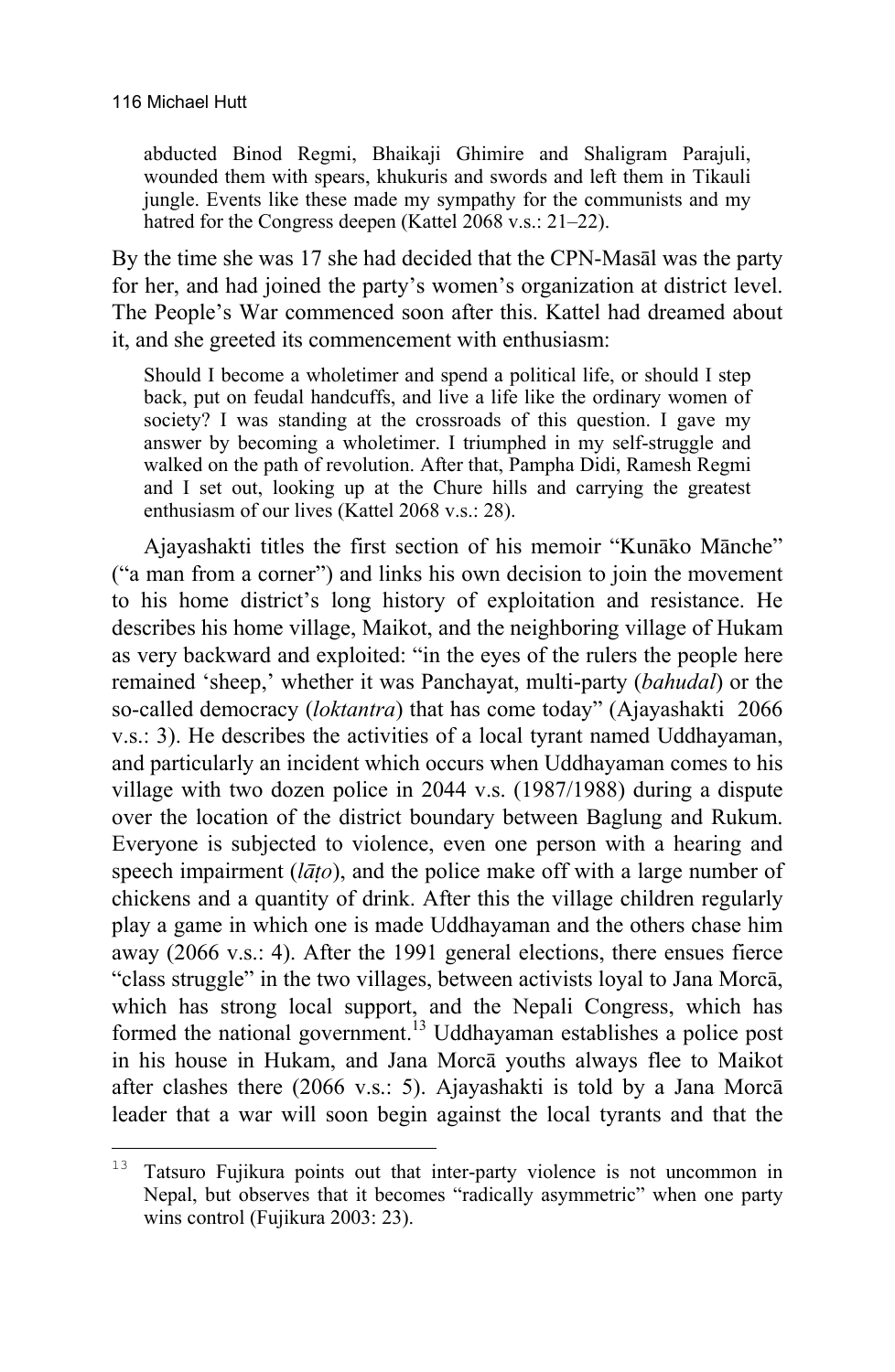villagers' job will be to feed the guerrillas and help them to pass on information. Ajayashakti wants to become a guerrilla himself but is told that he is too young (2066 v.s.: 6). Soon, however, he becomes a member of a Grām Suraksā Dal (Village Security Group), and patrols the local area with a group of twenty youths carrying *làñhã*s. Shortly after the beginning of the People's War, a police post is established in Maikot and Nepali Congress activists indulge in severe oppression (2066 v.s.: 7). When Maoist guerrillas kill three policemen at Koralibang, Ajayashakti rejoices: "We danced with happiness. We sang. We said, 'Our guerrillas have answered bullets with bullets'" (2066 v.s.: 8).

Ajayashakti appears to be a classic example of a young man from a part of Nepal where there has for many years been strong support for political parties on the far left, and which came to be seen as the birthplace of the Maoist movement (see de Sales 2010 and Gersony 2003). Although he is a Magar, his grievances are not expressed in terms of ethnicity, but of class, which bears out de Sales' view that ethnic sentiment was "surprisingly absent" in the early political mobilization of the population in this part of Nepal (de Sales 2009: 366). He is angered by the excesses of the landed classes and their Congress party supporters and develops a strong sense of injustice, based upon what he perceives as the economic marginalization and political oppression of his home district. He is easily persuaded that the sufferings of his fellow villagers can only be remedied through recourse to violent means.

Like Ajayashakti, Gangabahadur Lama is a member of a Janajati community, the Tamang. At a young age he leaves his home village in Kabhre and comes to live with an aunt who is employed in a Rana household in Kathmandu, apparently in order that he should benefit from the education that he receives there. In due course he falls out with the head of this household, who remarks that he is "like a communist." Gangabahadur's political rebelliousness is inspired by his observation of how the Ranas treat their servants (Lama 2065 v.s.:18–19).

Gangabahadur is drawn into active politics by the 1979 student movement that led to the national referendum of 1980. Dinesh Sharma, who was a student at Pulchowk Engineering College at the time (he later became a Maoist party leader until surrendering in 2000) is an important early influence. He and Gangabahadur both work at a restaurant at Kamal Pokhari, and Dinesh regularly passes him books on communism:

Although they gave me books I hadn't got their flavor (*ras*). To tell the truth, I bought books from them but I threw them into a corner without reading them. I could not understand the material they were giving me…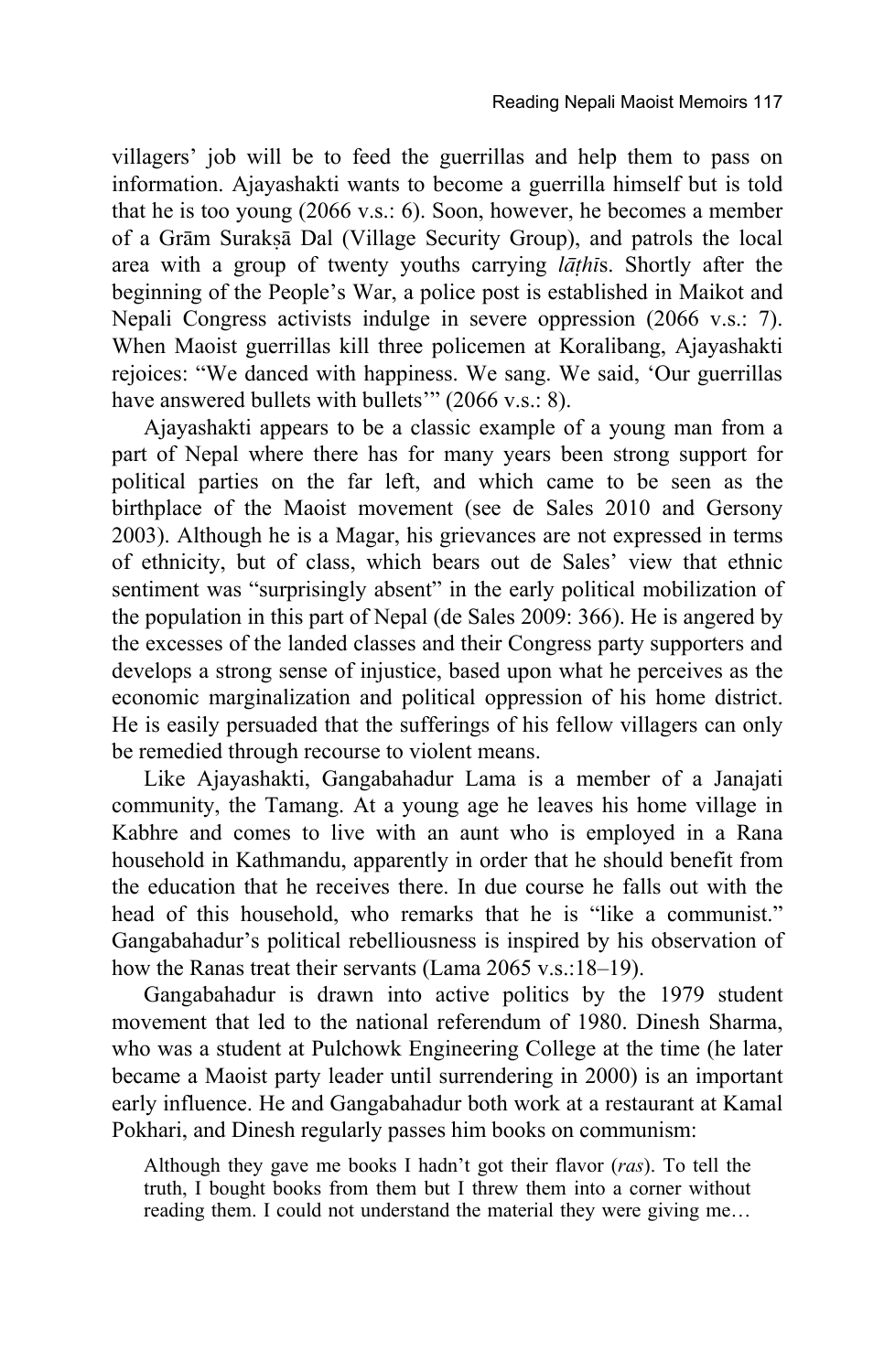Yes, it was from my connections with friends that I dived into politics, rather more than because I was proficient in a political or ideological way (2065 v.s.: 14).

However, Gangabahadur is very affected by the sympathetic interest Dinesh Sharma and his communist friends take in his personal problems and the help they give him. He is working in a hotel in New Road at the time of the 1990 Jan Andolan. In its aftermath he is persuaded that the mainstream parties have sold out to the monarchy and he takes out formal membership of the CPN (Ektà Kendra):

My ideological and political quality increased from the later instruction. When we got party membership we were greatly enthused and thrilled. As we took on the commitment to fight all our lives for class liberation we felt a responsibility had been added. Matters of discipline made us serious too. We began to feel that we were separate from other people  $(2065 \text{ v.s.}: 16).$ <sup>1</sup>

When the People's War begins on 13 February 1996, Gangabahadur is a member of a team with the task of posting bills and distributing pamphlets calling for People's War in the Kathmandu valley. In the event, all of the other members of the team for his section of Kathmandu are too afraid to take part and he goes out alone in the small hours (2065 v.s.: 17). After this he takes part in a number of other Maoist actions inside Kathmandu. At the start of the *Nepàl banda* of 1996 he throws a petrol bomb at a Sajha bus in Bauddha and is greatly excited to overhear people discussing the incident later in the day, as if "Maoists were another kind of people made of a new type of metal"  $(2065 \text{ v.s.}: 23)$ <sup>15</sup> In April 1997, he leads an action (*kàrbàhã*) against a corrupt official at Chabahil. The official is dragged out into the street and his face is smeared with soot (*kàlomoso*), after which the Maoists throw petrol bombs and set light to the office. Later he is involved in a successful action to plant and detonate a bomb in the car of the "corrupt minister" Chiranjivi Wagle.

 $14$ In his review of Lama's book in *Janādes* on 3 March 2009, Raju Kshetri summarized its early chapters and concluded, "thus began his journey from his ordinary condition to become a person of a different world."

<sup>&</sup>lt;sup>15</sup> This sense of 'being separate from other people' and made of 'a new type of metal' is reiterated by Ajayashakti (2066 v.s.: 112–113). Lecomte-Tilouine writes of a Maoist combatant's body being "transformed into a terrible, explosive weapon, one forged in anger and set in iron" (2009b: 249) and notes that the image of "iron bodies" is frequently employed in Maoist poetry (2009b: 264).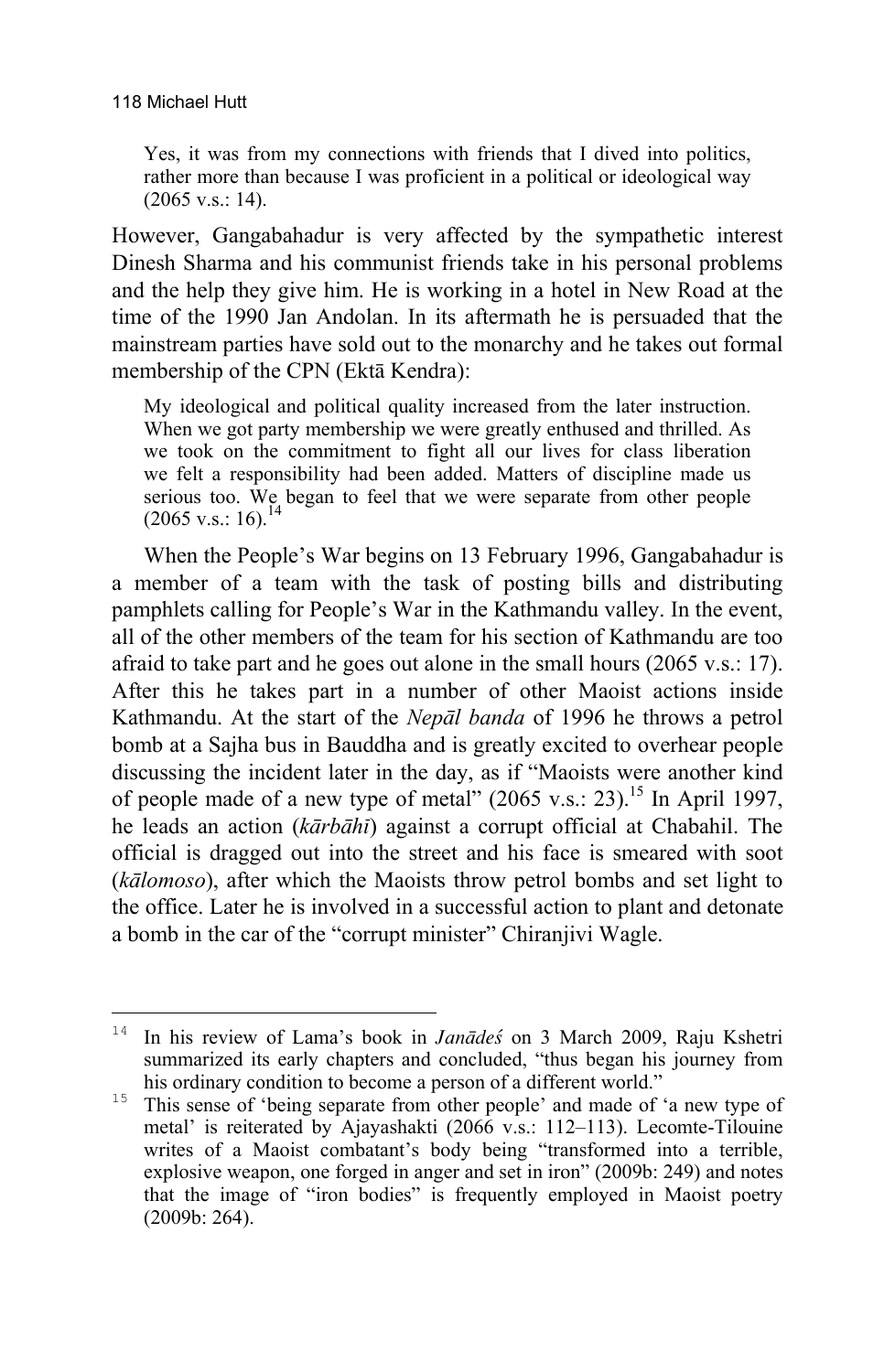Gangabahadur Lama's conversion to revolutionary communism reflects a pattern of politicization that inspired large numbers of young urban males to join the Maoist cause. He was educated, un- or underemployed, frustrated and bored. Activists of his own or similar age befriended him and explained the political causes for his dissatisfaction with life. Involvement in the struggle not only represented an opportunity to improve the lot of people like himself, it also brought with it the excitement of being involved in acts of daring and the close comradeship of others.16

Tara Rai is a member of a third *janajàti* community, the Rai. Her family background is unsettled: in her *Diary* she records that her father deserted the family when she was one year old and that she and her mother were obliged to live at her maternal uncle's home (ie. her mother's *màitã*) until her father returned for them six years later (Rai 2067 v.s.: 43). She also tells the story of how she and a girlfriend take themselves off to Dhankuta—without their families' permission, and using the money she has been given to pay her school fees—when they are in Year 6, in an unsuccessful attempt to track down and meet their hero, the famous singer Shambhu Rai (2067 v.s.: 47–49). After they return she is in disgrace and she simply quits school. For some months she spends her days grazing the family's goats on the hillsides around their village, but then leaves to live in a Maoist camp with other children from her school. She has long aspired to becoming a singer and is therefore made a member of a Maoist cultural troupe.<sup> $17$ </sup> The reasons she gives for joining the People's War include insights gained from books and films:

I had only understood that communism was good. How to become a communist? I did not know. The CPN-UML I had liked since I was small. I had also been affected by the story of Ratnakumar Bantawa. After I had seen the film *Deumàãko Kinàrmà*18 I knew that it was hard to become a communist but I had already become inspired to become a communist.

 $16$ Alpa Shah writes of membership of Maoist movements in India being part of a "search for certainty." People join the movement in the hope that revolutionary engagement will come with more guarantees of social relations that are "less opaque, more predictable and hence more trustworthy" (Shah

<sup>&</sup>lt;sup>17</sup> On Maoist cultural performances, see Stirr (forthcoming), Mottin (2010) and

Lecomte-Tilouine (2009a: 393). <sup>18</sup> Based on a 1989/1990 novel by Sanjay Thapa, published by Nava Chetana Prakashan, Dhading. Visit: www.madanpuraskar.org/viewbook\_ info.php?id=12048 for more information on this book.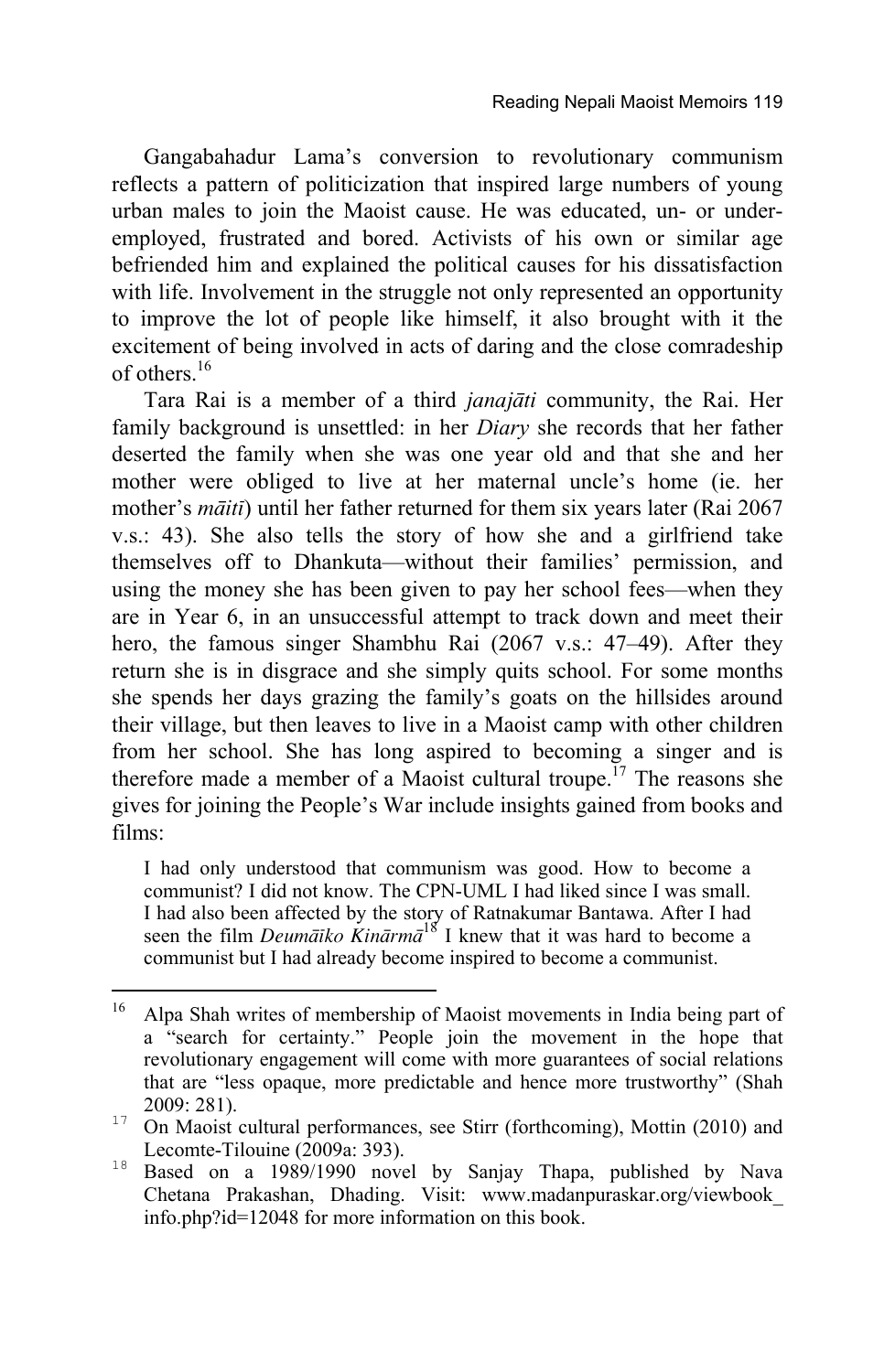When I was studying in Class 4 I had read Sanjay Thapa's novel *Naoilàune Phål*. 19 The main character of the novel, Rajesh, had already made me think that I should become a communist like him. I didn't like it when he suffered but his successful actions inspired me. In the end, when Rajesh was killed by the police, I cried a lot. It entered my mind at that time that the police were bad. I reckoned Rajesh was a communist and that when you become a communist the police kill you, and this frightened me in a way. I always imagined and dreamed of becoming like Rajesh. I wanted to go to Sinam village in Taplejung, where Rajesh was. Gradually I grew to like the UML very much. My mother told me that Madan Bhandari and Jeevraj Ashrit had been murdered.<sup>20</sup> I kept this news to myself. I didn't understand what communism was, but I became a communist all the same (Rai 2067 v.s.: 128).

Tara Rai also had direct experience of being harassed by people more powerful than herself. For instance, on the day of Bhai Tika in 2004 her uncle's house receives a visit from a pair of men who are drunk on festival beer. She has long recognized them as "feudals and exploiters" and she tries to persuade her mother not to give them drink, and to persuade them that they have had enough. This leads one of the men to accuse her of being a Maoist and to threaten to bring the army in to "sort her out" (2067 v.s.: 129). The men snatch the combat cap that Tara is wearing on her head (this cap belongs to her cousin) and after they have taunted her for a while they tear it to pieces and throw it away:

That incident made me even more rebellious. If people from the village who were merely able to fill their stomachs without too much trouble could dominate us like this, I came to understand how much more the rajas and maharajas must be oppressing us. I realised the extent to which the *basikhane* class had turned the *garikhane* class into slaves.<sup>21</sup> It made me think how much worse it must be for those who had nothing to eat and no place to live…Others in the village who were like those two should be stood up in a people's court, it seemed to me. As time passed swiftly, I

<sup>19</sup> <sup>19</sup> A 1990 novel by Sanjay Thapa, published by Pathyasamagri Prakashan, Kathmandu. Visit: www.madanpuraskar.org/view\_book\_info.php?id=12650 for more information on this book.

<sup>&</sup>lt;sup>20</sup> Madan Bhandari and Jeevraj Ashrit, popular leaders of the Communist Party of Nepal (United Marxist Leninist) were killed in May 1993 when the jeep in which they were travelling from Narayangadh to Kathmandu left the road and fell into the Narayani river, in what has come to be known as the 'Dasdhunga Incident.' A government inquiry concluded that this was an accident, but many on the left still believe that it was a planned assassination (see Whelpton

<sup>2005: 190).</sup> <sup>21</sup> *Garikhàne* denotes the class of people who have to work ('do') to eat, *basikhàne* the class that can simply 'sit' and eat.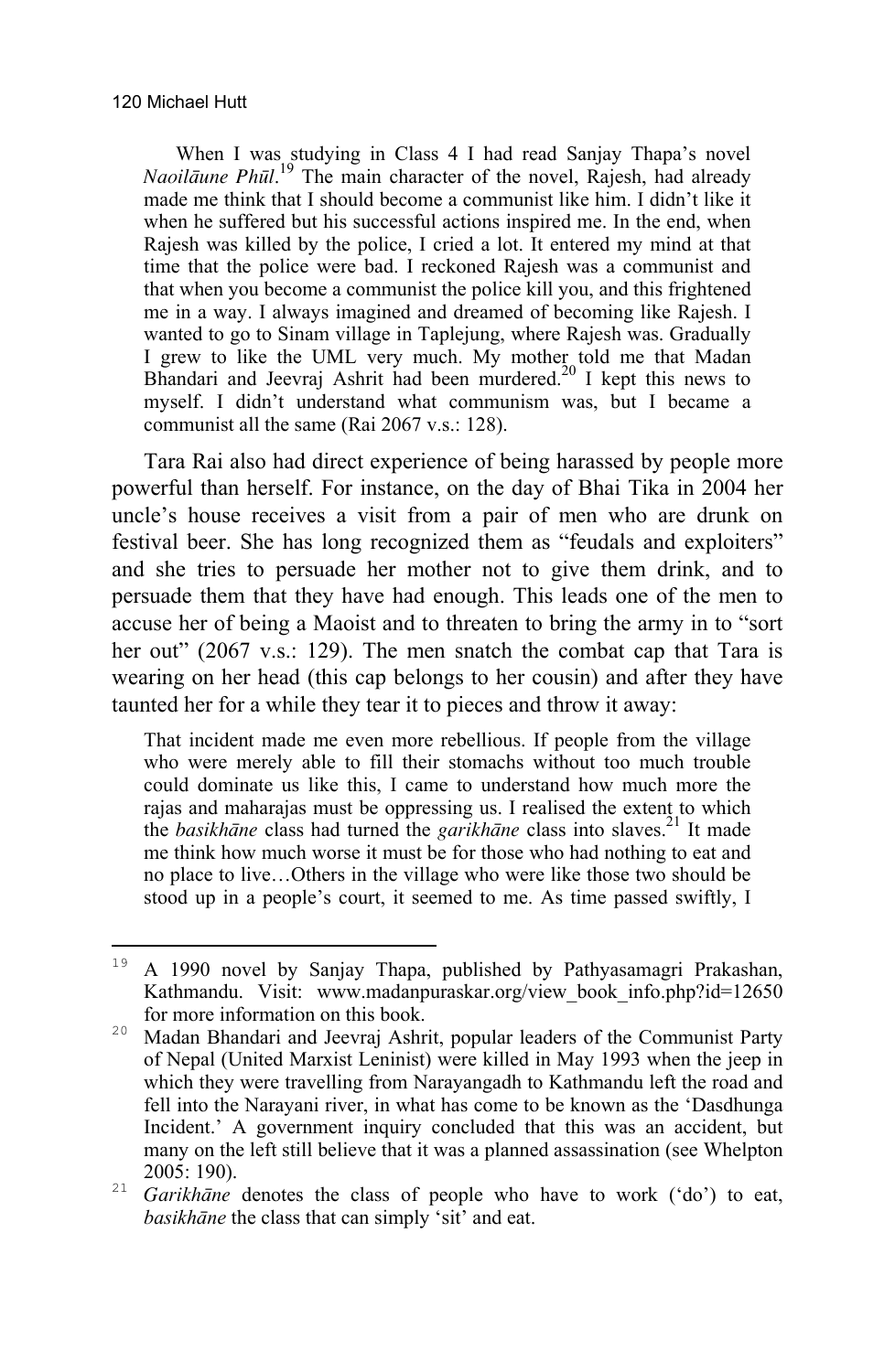became sympathetic to the war. I examined the real form of the exploiter and the feudal in the face of Ram and the others. I met with friends from the Party. And they explained that war is not something they want but is an obligation (Rai  $2067$  v.s.: 131).

Tatsuro Fujikura (2003: 21) has argued that Nepal's "project of national development" helped to engender "new forms of collective imagination" for its people and Ina Zharkevich asserts that becoming a Maoist reflected "the aspiration of young people to transcend the limitations of their immediate environments" (2009: 69). An individual's decision to join the movement was often not merely a reaction to past or present grievances, but also "a commitment, pledge and dedication to bring about a particular form of a collective future" (Fujikura 2003: 24). These authors became participants in a new type of modernity, and in a new discourse which repositioned youth (and primarily rural youth) at centre stage. They sought to be empowered as national actors, participating in a national movement that would transform not just their home villages but the whole of Nepal (see Shah and Pettigrew 2009: 240).

## *Commitment to the Cause*

It is a common feature of these memoirs that their authors subscribe fully to their party's analysis of Nepal's ills and express their passionate commitment at regular intervals to the cause of the "Glorious People's War." Their sense of belonging to a world communist movement that transcends the narrow confines of the Nepali conflict is also articulated from time to time. Ganga Shrestha, the most urbane of the authors considered here, exclaims,

*Màlemàvàd* [Marxism-Leninism-Maoism] is strange. It teaches us to cheerfully accept death for the sake of freedom and equality. Oho! What a strangely powerful philosophy! (Shrestha 2067 v.s.: 45).

Ajayashakti writes in a similar vein of his time in Kathmandu Central Jail:

Perhaps in this physical world it is the communists who are the happiest. Because they have sacrificed all of their self interest in life for the happiness of the people. Also, in this world it is always the communists who are the most concerned and thoughtful. Because it is the responsibility of the communists to change the world. Communists can turn adverse situations to their own advantage and take delight in them. That is why we prisoners of conscience were very happy. Other prisoners seemed disheartened (Ajayashakti 2066 v.s.: 115).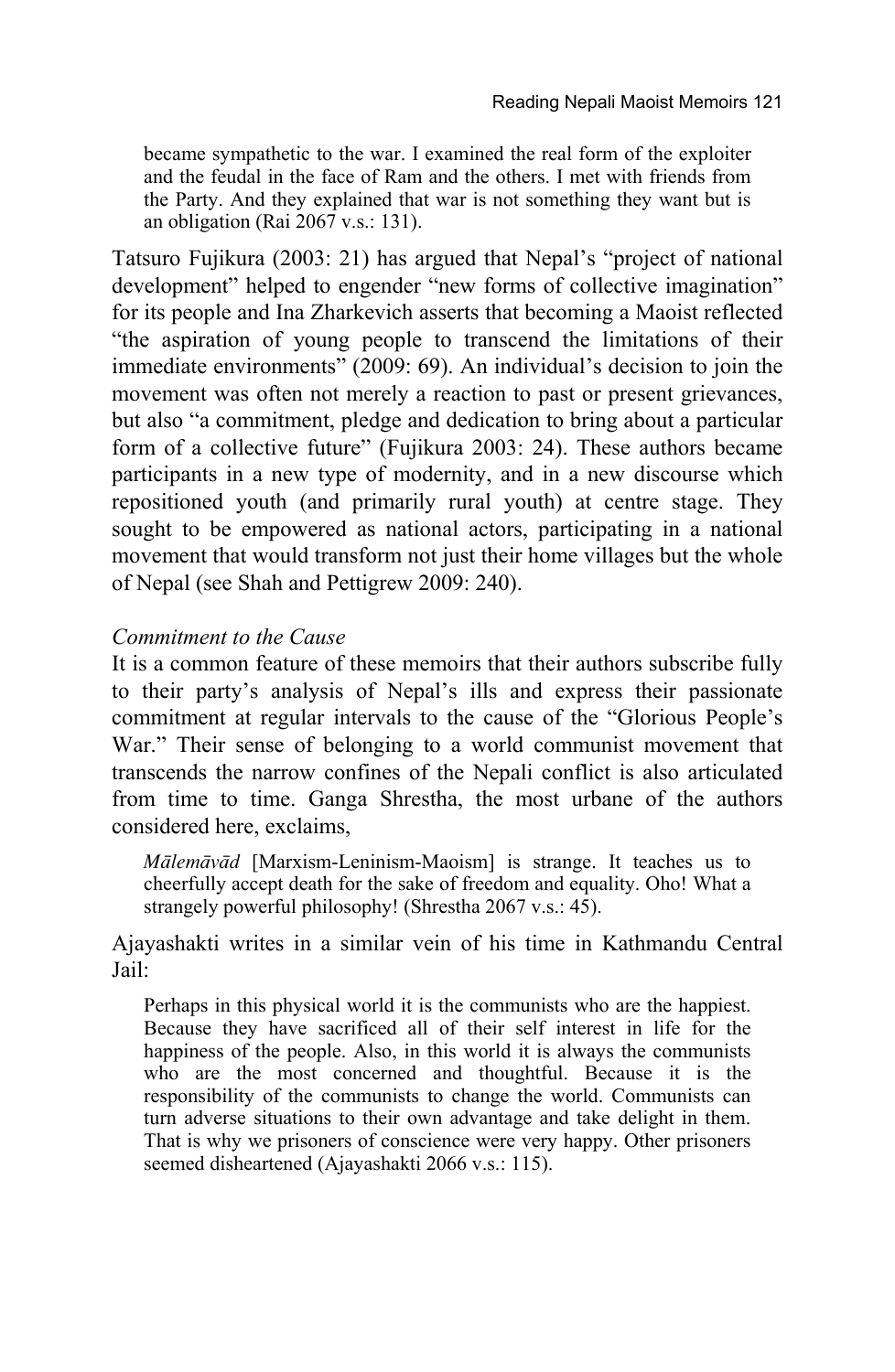Going 'underground' requires an activist to relinquish ties with his or her home and family for a protracted and indefinite period. Although each of the three male authors briefly mentions an occasional visit home or receiving letters or jail visits from their wives, they express no particular anguish over their loss of the pleasures of domestic life. The two female memoirists considered here are different from their male counterparts in this regard, but also different from one other. While Rai's account of daily life in jail is interspersed with several outpourings of revolutionary zeal, she confesses that she has not given up her fondness for the old customs, particularly the major festivals. When Dasain comes around while she is still in detention she feels her isolation from her family very sorely:

I had not forgotten the red  $\vec{h}$  and the forehead or the yellow seedling behind the ear. I felt a bitterness in my heart: what would Dasain be like at home without me? My friends went to the men's jail to receive *ñikà*, but I did not. I didn't want to receive *ñikà* from a guard. I remembered Dasain at home last year, what fun it had been. The picture of playing on the swing with my family played in my eyes for a long while. I couldn't stop my tears, and I wept face down on my bedcover. Sita cried too. We wept for a long time in each other's arms. Thus that Dasain passed in tears. After 15 days the even more heartbreaking Tihar arrived. That Tihar was very painful for this girl as I remembered my four year old brother Arpan. I couldn't wipe out that pain with aggressive (*jujhàru*) words of revolution (Rai 2067 v.s.: 113).

These sentiments contrast with those expressed by Shobha Kattel, who gives birth to a son before her arrest. The child is cared for by her husband's parents during her detention (during which her husband is killed), and the army officers who interrogate and torture her make frequent attempts to play on her maternal instincts in order to persuade her to surrender to them and inform on her comrades:

…you do not have survive for Samar. A husband gets a wife. A wife gets another husband too. But your son will never get the mother who bore him again. So, survive for your son.'

At the final moment of death I never thought about blood relationships. Did I do right or wrong? But it seems to me that it was this that made me hard (*nirmam*). I replied, 'I will live on for my son, but as an immortal and great person. My son will see life in my greatness. For a revolutionary, a cowardly life is death. Therefore I agree with the idea of living on for my son, but you and I have different understandings of life and death (Kattel 2068 v.s.: 59).

After Kattel is released, she struggles to re-establish her bond with her son, who does not recognize her at first. Her husband's family refuses to relinquish him to her unless she discontinues her activities in the party,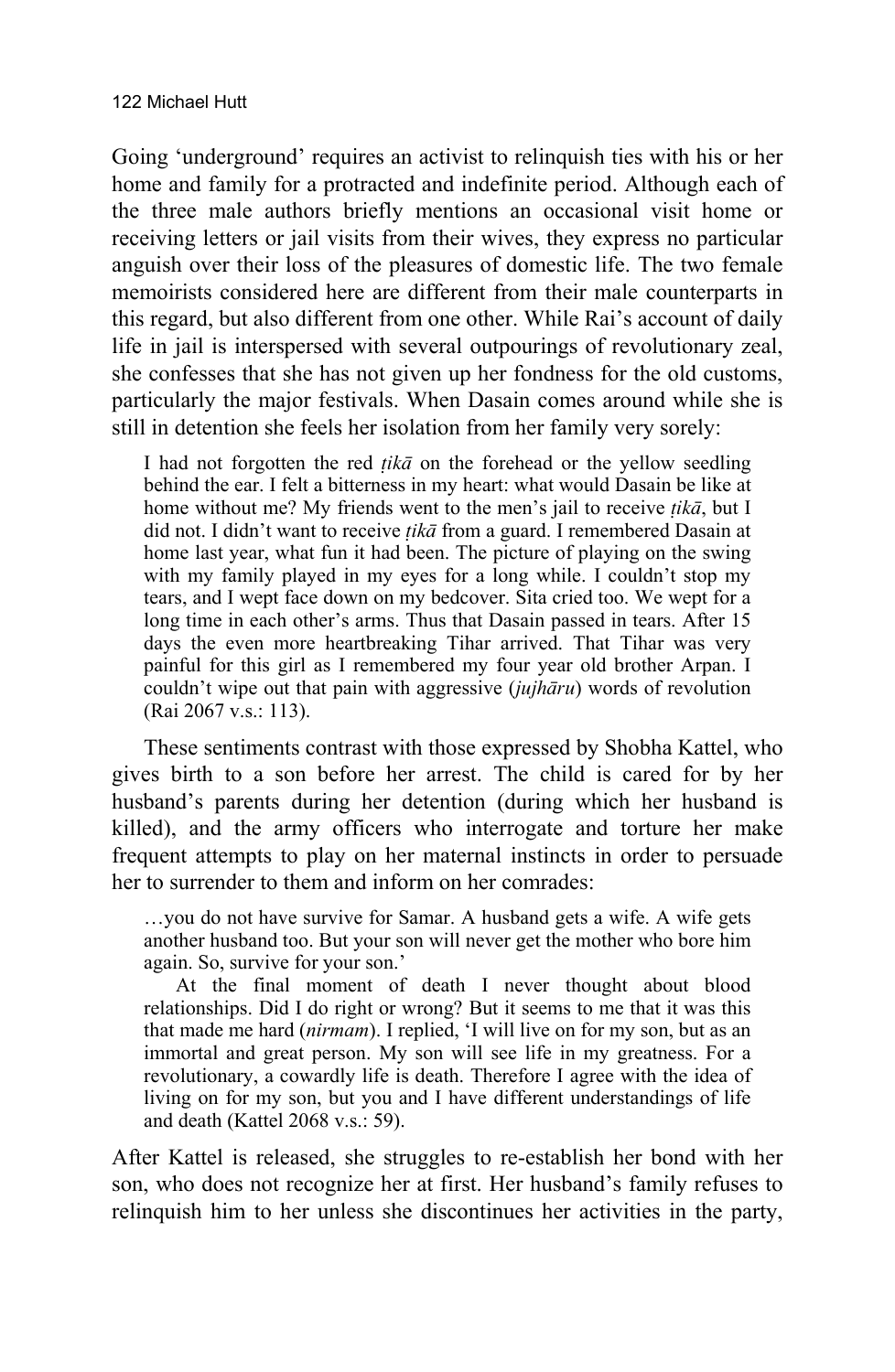and she reaches the anguished decision (this section of the memoir is greatly extended) that the political struggle must take precedence in her life.

Marie Lecomte-Tilouine suggests that "Nepalese revolutionary warriors appear as renouncers. They detach themselves (*tyàg garna*) from all selfish components of life…" (2009b: 240) and bear *noms de guerre* "which are often neutral or abstract, sometimes keeping even their gender ambiguous" (2009b: 247) and signify "the change their identities undergo joining the party" (2009b: 248). Zharkevich takes issue with this representation, arguing that, quite unlike religious ascetics, the Maoists' aims are this-worldly and that "the most important thing was the feeling of belonging to a community of comrades united by values, cause of struggle and vision of future" (2009: 76). Subscribing to the Maoist cause involved an individual joining a collectivity that was much greater than any family, and which made demands that were not easily reconciled with the demands of familial bonds. In the early stages of his or her membership of the new collectivity an individual's Maoism could conceivably be maintained as a *part* of their life, but once that individual had suffered custody or torture it had to become the *whole* of their life (2009: 81). On the one hand, Kattel (who suffers greatly in detention) sacrifices her maternal relationship for the sake of the Party, while on the other hand, Rai (who suffers less than Kattel) longs to go home for Dasain. Although some of this variation may be attributable to different levels of commitment to the political cause, it is also surely the case in a Nepali social context that it is much more difficult for women to loosen domestic bonds than it is for men. So while Tara Rai longs for home, Shobha Kattel knows that she cannot easily return:

After I'd been declared a wholetimer the bridge for returning home had collapsed. Men who quit politics and studies could enter India. But where could women go? It was not easy for them to return to home and society. Society poured scorn on them. At that time there was not a wave of women going abroad. That's probably why women were considered reliable and permanent workers in the party (Kattel 2068 v.s.: 29).

#### *Experiences of Military Action*

Shrestha, Lama and Ajayashakti were each actively involved in a large number of Maoist military actions against the state security forces, and Shobha Kattel in a more limited number of actions. Kattel describes shooting soldiers as they emerge from a truck (Kattel 2068 v.s.: 113), but apart from this none of these authors provides an account of their own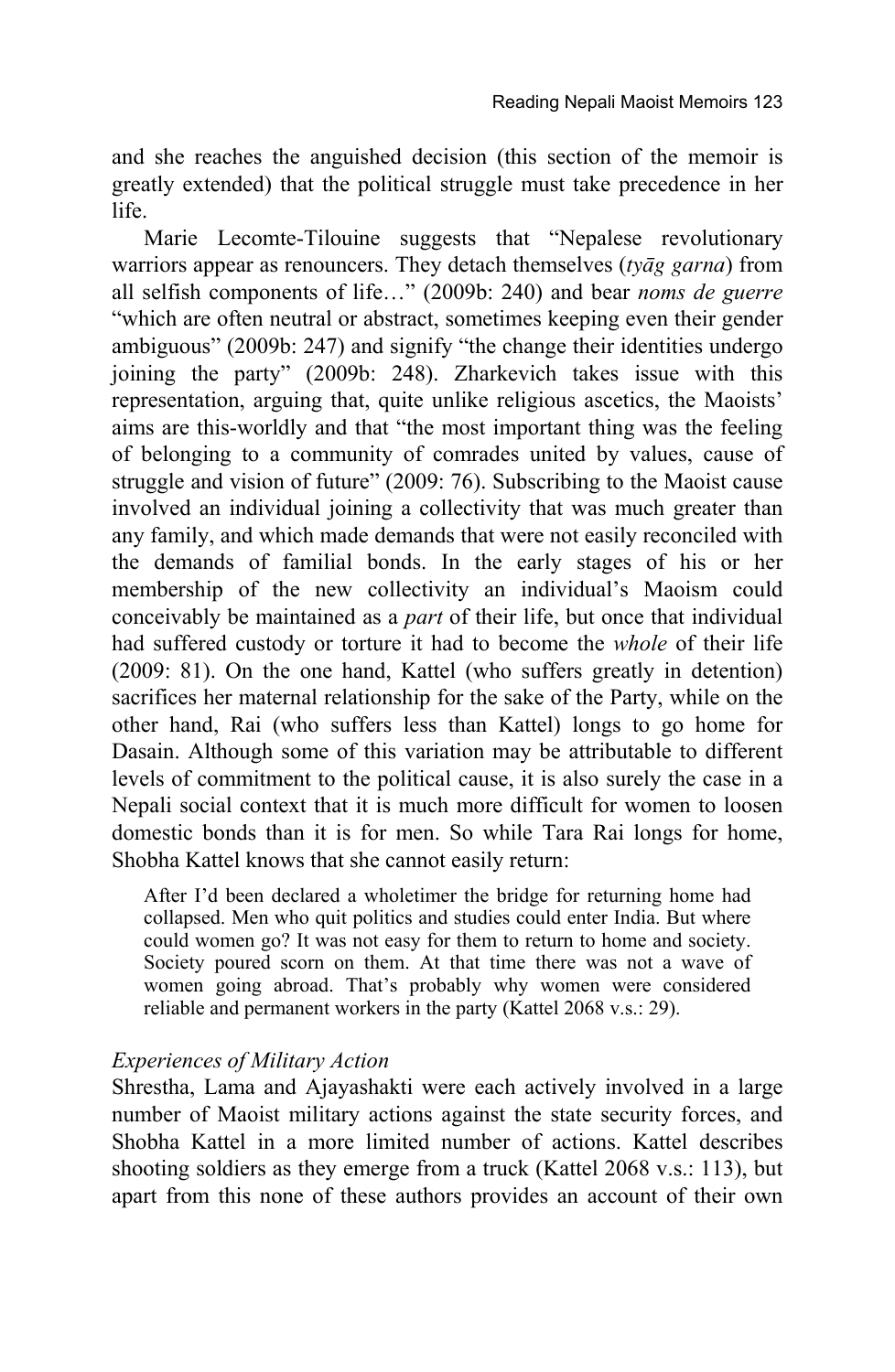personal actions during these attacks, or claims any individual responsibility for the death of a soldier or policeman. They often describe the preparations for a particular battle, the march towards the 'target point' and their leaders' pre-battle speeches in considerable detail, but when the actual attacks take place their narratives become very spare. Lecomte-Tilouine argues that the Maoists' "complete negation of the enemy's humanity is a way of asserting that 'to clean' does not translate into 'to kill.' As in the sacrificial context, murder is denied" (2009b: 255). Zharkevich records that martial prowess was mentioned 'surprisingly rarely' by her informants, and explains that,

militancy is never listed as the quality of an exemplary Maoist because it has an obvious association with homicide. In the Maoist worldview armed struggle is conceived as the only route to carry out social transformation and therefore is conceptualized as moral. Violence is framed in the narrative of salvation of the country (Zharkevich 2009: 93).

In these accounts of military action, if the Maoists have been successful the attack is described as a great victory that has dealt a severe blow to the morale of the enemy *(dusman)*, but then the narrative moves on. The number of casualties on each side is reported and if there are Maoist casualties these are mourned at some length [see, for instance, Shrestha (2067 v.s.: 46)]. Accounts of deaths on the Maoist side almost always occasion outpourings of violent hatred towards the enemy in "a narrative in which all emotions transform into fury and desire for revenge" (Stirr forthcoming; see also, Lecomte-Tilouine 2009b).

Tara Rai informed Girish Giri, who provides her book with an Introduction, that she never carried a weapon (Rai 2067 v.s.: 2), but elsewhere she writes, "whether I was carrying a grenade in my waist[band] or doing PT while carrying a rife, my mother always was there inside me" (2067 v.s.: 15) and also describes herself as "a guncarrying soldier of the battlefield" (2067 v.s.: 113). Given the brief duration of her active involvement with the Maoist forces, not to mention her tender age and her attachment to a cultural rather than a military unit, it does seem likely to be true that she took no part in military actions. However, in her *Diary* she sometimes resorts to standard formulae, representing herself as a warrior for the people's rights just like any other Maoist. Ashok Subedi draws attention to these inconsistencies in his scarifying review of the book (Subedi 2067 v.s.).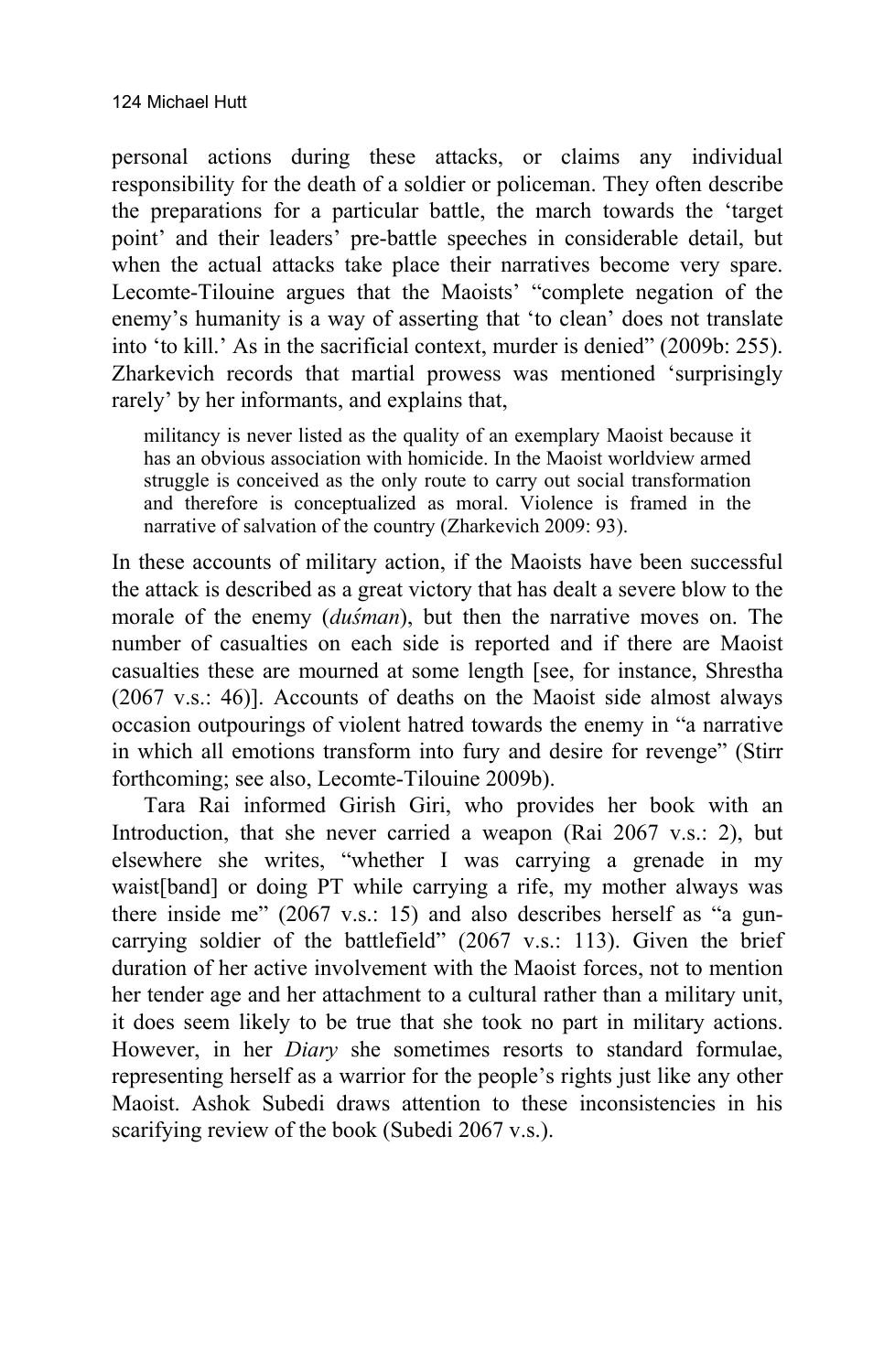## *The Love of the People*

For Nepali Maoists it is axiomatic that "the people" (*janatà*) support their party's cause. These accounts are full of statements such as "the love of the people was inspiring me to fight with the enemy," "the people cooperated selflessly for the sake of the revolution" "the people were deeply influenced by and sympathetic to the People's War" (Kattel 2068 v.s.: 38, 108, 122). As Ganga Shrestha describes preparations being made at a temporary base in Solu district for the unsuccessful Maoist attack on Rumjhatar, he is in no doubt that the local Sherpa inhabitants are overjoyed to have a large Maoist force lodging in their houses, remarking that they have "huge houses as big as palaces and beautiful *gumbà*s that could hold 400–500 people" (Shrestha 2067 v.s.: 64) and that the people "never darkened their faces even when we lazed about filling a whole house" (2067 v.s.: 65). This is despite the fact that the Maoists cause a huge explosion while they are preparing mines, in which two PLA members are killed. Similarly, Tara Rai too recalls the way in which the ordinary people expressed their support for her and her comrades:

The villagers went to such pains for us, they would pick up a handful of corn and make *sàttu* for each of us, and we would set out on the journey of the people's liberation eating that *sàttu*. Everyone showed me great affection. Whichever house we arrived at in the evening, I would receive a glass of milk. The village mothers and fathers used to look at me and say, 'why did you set out, when you are so young?'(Rai 2067 v.s.: 71).

Ajayashakti writes about being seriously injured in battle at Salleri on 25 November 2001 and abandoned in the jungle, and dedicates his book to the three villagers who shelter and care for him for nineteen days. He later discovers that the Party has declared him a martyr. However, he does not trust people he meets along the way sufficiently to tell them the truth about his condition. Although the people support the Maoists, a few are informers (*suràkã)* and it would be unsafe for him to reveal his identity to all and sundry along the way. Others are simply too frightened to assist a Maoist combatant:

'The enemy say they burn down houses. If the enemy finds out we are sheltering you they will kill us too.' The mother seemed very frightened. Other members of the family too (Ajayashakti 2066 v.s.: 63–64).

Gangabahadur Lama also encounters people who are too frightened to help or shelter him. While he was used to being able to make regular recourse to safe houses (*÷elñar*) in Kathmandu, in Nuwakot he and his friends have to threaten to break a door in before the residents of a house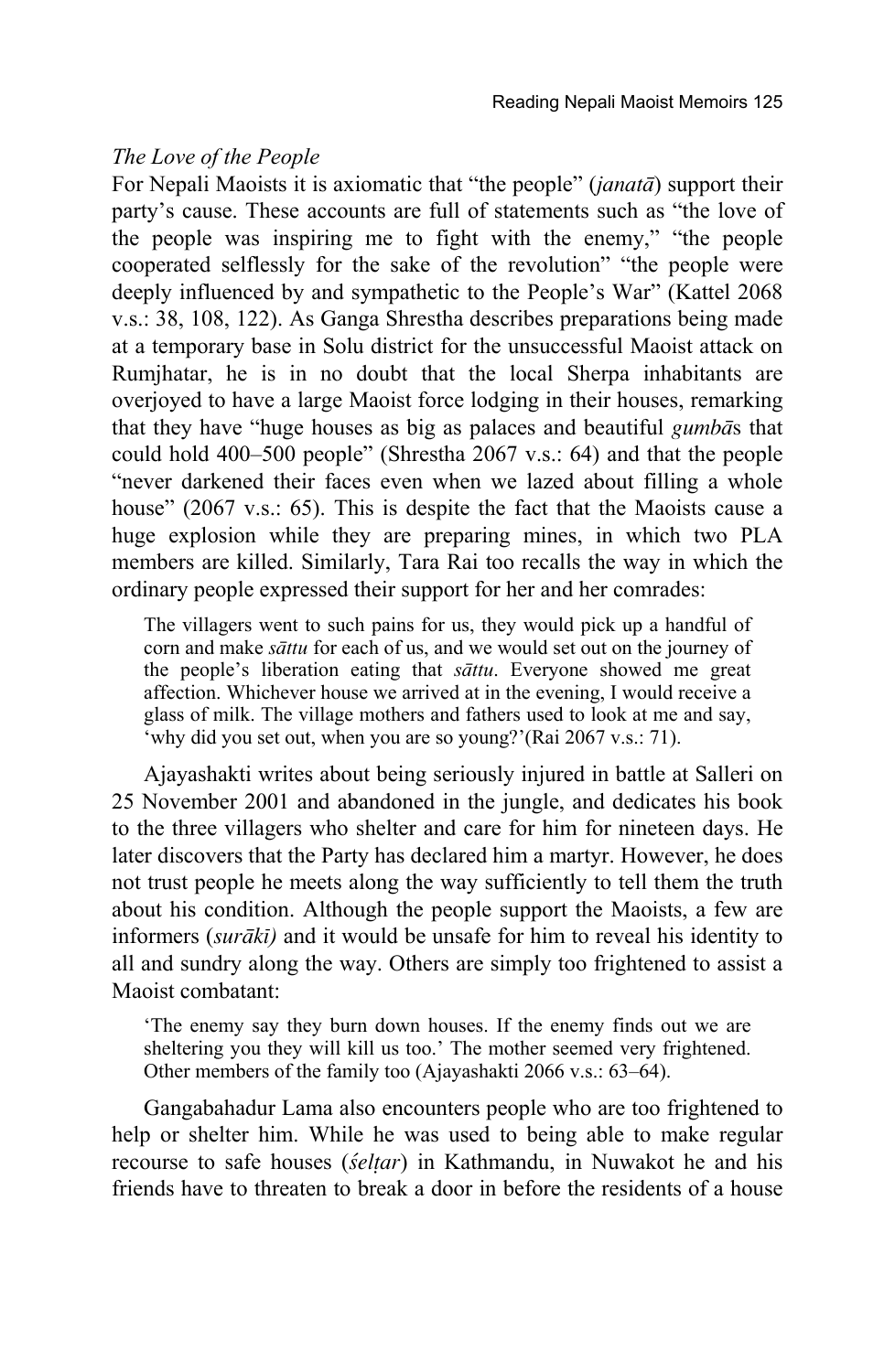will admit them. The only reason given in most Maoist accounts for the people refusing to help or shelter them is the people's fear that the army will punish them, but here Gangabahadur is unusually frank, suggesting that it is not only the enemy that causes their fear, but also the Maoists:

Because of the emergency the people were afraid. I had sensed this too. The army and police would come, calling themselves Maoists, and the Maoists would come too. The people were in between both sides of the conflict. So they were terrified. The friends told us of many examples where if the police or army came to know that Maoists were staying they came and killed or disappeared people. Similarly, there were cases in which Maoists had found out that they had fed army or police and had taken actions (Lama 2065 v.s.: 35).

Gangabahadur Lama's harrowing account of his injury and abandonment sheds a rather different light upon the relationship between Maoist guerrillas and the people than that shed by other authors. The episode occurs when his propaganda and social work campaign along the Budhi Gandaki river takes him to Chailung village. When the army suddenly attacks the village Gangabahadur escapes by throwing himself down the hillside, across several field terraces. He narrowly escapes capture but discovers that he has been shot in the leg and is bleeding heavily. He lies in the field all night. The next morning an old man comes by grazing his goats, but refuses even to bring him water. Then a large group of villagers returning from the funeral of a young woman killed by the army the previous night finds him where he lies, but offers him no help. Later the old man returns and Gangabahadur tries to persuade him to fetch him water, first offering him money then threatening him with reprisals, but the old man says that if he gives him water the army will kill his family. When Lama asks him again he turns hostile:

When I told him I was thirsty and hungry he picked up the water jerkin and poured it all over my head, then flung the jerkin off the hillside. Then he went up the hill, delivering his fit of anger to an uncontrolled climax and muttering to himself. 'It would have been better if a strongbodied man like that had joined the police-army, or had worked with a hoe and spade to make his living, or gone abroad' he said, as he moved slowly away. 'Because of you people a fire of non-peace (*asanti*) has been lit in our peaceful beautiful village. Innocent villagers have lost their lives for nothing. They have suffered…' (Lama 2065 v.s.: 72).

Gangabahadur is also the only one of these authors to mention any action being taken by the Maoists against the people. At Chailung village, he is told by an old woman about a man who is suspected of being an informer. The man cannot be found but his family are located and his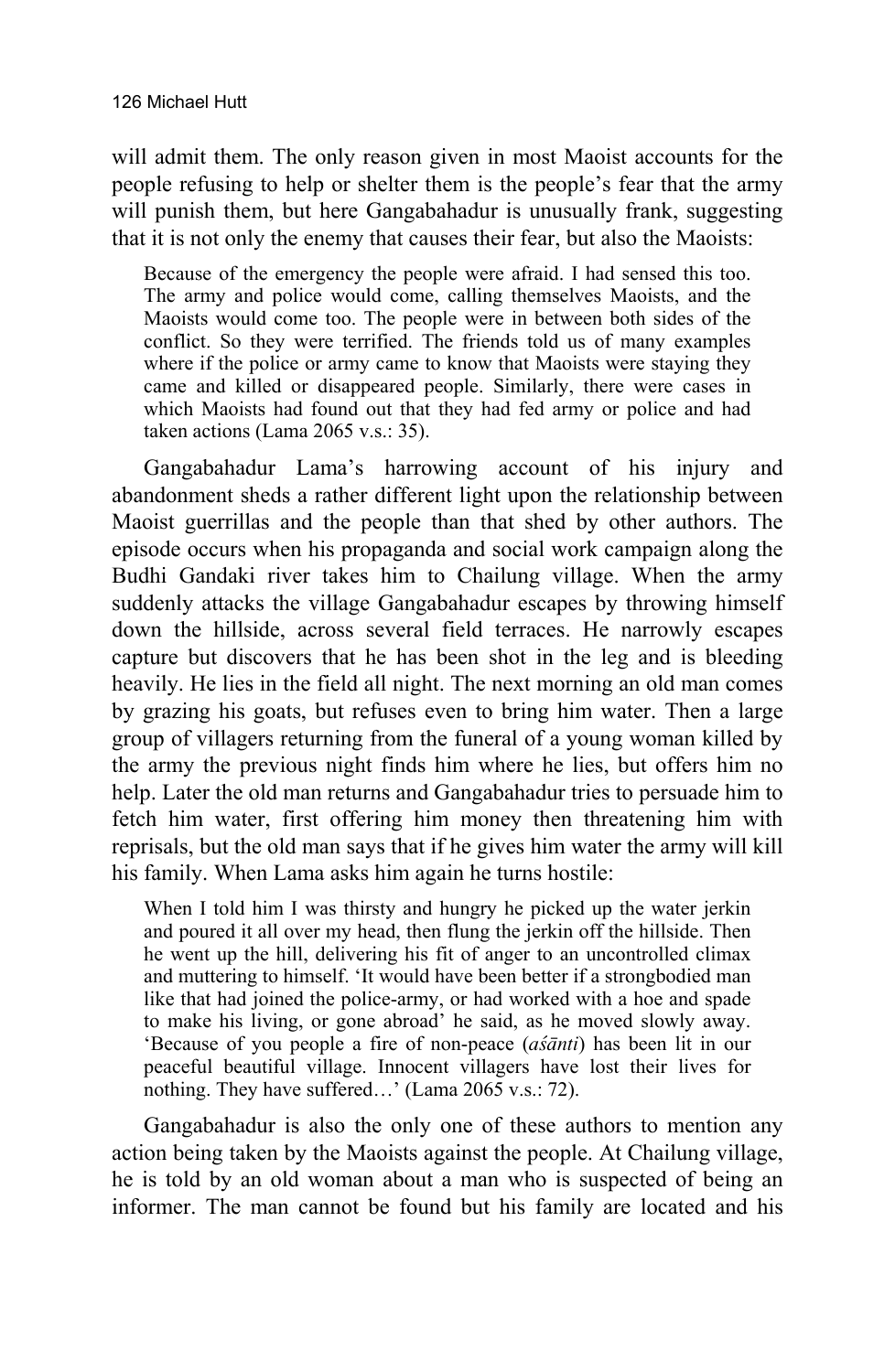daughter is told that her father has caused injuries to several people and also great fear. She is made to provide meals for eight of the Maoists as a punishment (2065 v.s.: 63). The 'enemy' (*dusman*) is a category into which anyone can fall, regardless of their position: "all that is necessary is animosity towards the Maoist movement" (Lecomte-Tilouine 2009a: 387). So the *janatà* support the Maoists because the supporters of the Maoists are by definition the *janatà.* Any member of the *janatà* who opposes the Maoists automatically becomes identified as a *du÷man.* 

#### *Treatment at the Hands of the Enemy*

Shobha Kattel is arrested on 6 May 2002 while she is travelling toward Shivanagar with a comrade, Asmita, with whom she is sharing a bicycle:

I bit his hand as hard as I could. 'He said 'Eyya, this one's a witch!' and jerked his arm away. They threw me into a field as if they were throwing back a frog. I kicked out with all the strength I had and struck the pistol at his waist. There was no limit to my hatred for the enemy. I abused them with every name that came to my lips, and fought back. I was saying 'either kill me or let me go.' They were ordering me to go to the barracks. I wanted death on the road in preference to insults, torture and death at the barracks. When it is far away, the picture of death is terrifying and tragic. When death comes to the doorway, then fear runs away like a jackal. So I kept fighting back with my hands, legs and teeth. Then they grabbed my hair and dragged me along the road, which had only recently been spread with gravel. In the villages I had seen cowherds dragging a snake they had killed in order to throw it away, holding it by its tail and dragging its head along the road. They were dragging me just like that (Kattel 2068 v.s.: 39–40).

She is held at army barracks for seven months, during which time the army make strenuous and repeated efforts to persuade her to become an informer (*gaddàr*) and she narrowly escapes extrajudicial execution; then she spends a further six months in police detention and in jail.

Ganga Shrestha is arrested with seven others by eleven armed police on 6 May, 1996 at Amle VDC. Once they have been arrested, all of the Maoists are subjected to extreme brutality, locked in a room without windows, then taken out one by one for further assault. Shrestha spends 37 days undergoing beatings and torture and loses the sight in his right eye before being forced to put thumbprints to "false statements" (*nakkalã bayàn*) and sent to Sindhuli jail. He is subsequently transferred to Birganj jail and then to Kathmandu. In both of these jails he is confined in a *golghar* (literally, "round house"), a kind of jail within a jail where conditions are especially harsh.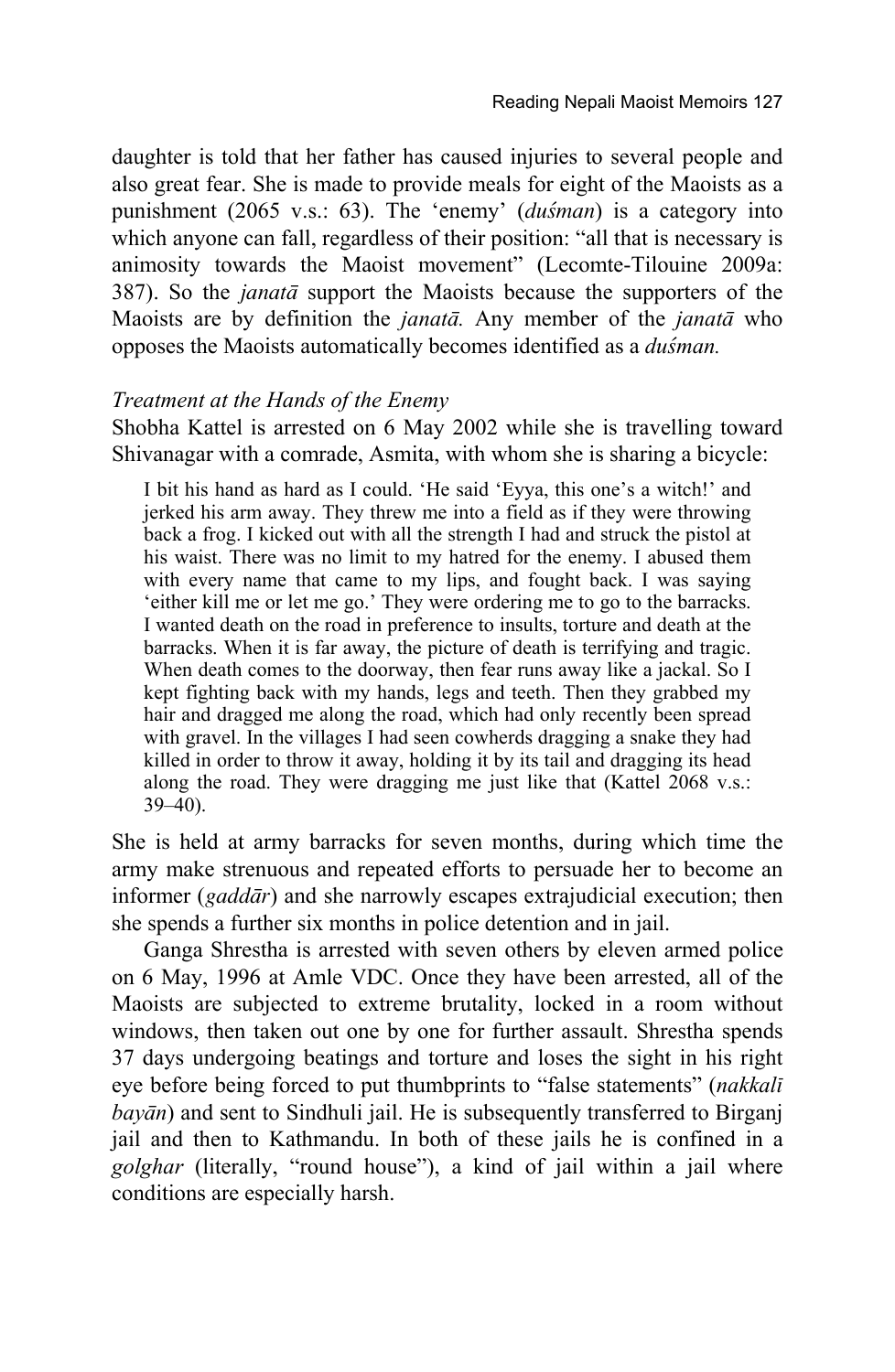Ajayashakti is arrested from a house in Simra in February 2002. He is taken to a nearby military camp and made to lie in the mud outside, surrounded by guards. There he and his two fellow prisoners are thrashed with lāthīs and pipes and interrogated before being fettered and handcuffed for the night (Ajayashakti 2066 v.s.: 76–80). Thereafter they are beaten constantly, subjected to a mock execution and a mock burial, transported with large stones in their mouths, laid naked on cement and whipped with nettles, and so on.

The physical details of these experiences of brutality and torture are generally recounted in a matter of fact manner. All three authors emphasize that their ordeals in captivity greatly strengthen their revolutionary commitment and resolve.

Tara Rai's account of her experiences in detention is very different. She is arrested at a health post where she has just been given her regular injection for the rheumatic heart disease from which she suffers. Two fellow party members, Ruben and Suresh, have recently arrived there to meet her. They eat some food, then suddenly find themselves surrounded by nine or ten soldiers. Her two friends try to break out of the circle, but Tara drops her plate and remains where she is because she feels too weak to flee. After her friends have run away she hears gunfire. She is slapped and interrogated, but she denies being a Maoist and lies that she is a guest at the house, but then a 'pockmarked' soldier finds her Maoist student card (All Nepal National Independent Students' Union-Revolutionary [ANNISU-R]) and slaps her again. She eventually admits to being a Maoist when the soldiers begin to rough up the other woman in the house. After this she is blindfolded, her hands are tied and she is taken away across the fields (Rai 2067 v.s.: 16–19).

In a conversation with Girish Giri, recounted in the Introduction, Rai refers to the slaps she received when being arrested as "the only torture I got from the security forces…" (2067 v.s.: 3), though elsewhere in the *Diary* she claims to have received "insults, hatred, and physical and mental torture" (2067 v.s.: 148). Here she appears to be using a form of words that is fairly standard in Nepali accounts of political detention, regardless of whether it is literally true that physical torture was suffered. At various stages of her detention she suffers verbal cruelty and for the first few hours after her arrest she fully expects that she will be killed:

After walking for just a moment they told me to stand still. I guessed that I was standing on a field terrace. From close by there came the sound of digging. My heart jumped and I went cold with fear. I thought: they are planning to bury me. If they kill me first that will be all right, but if they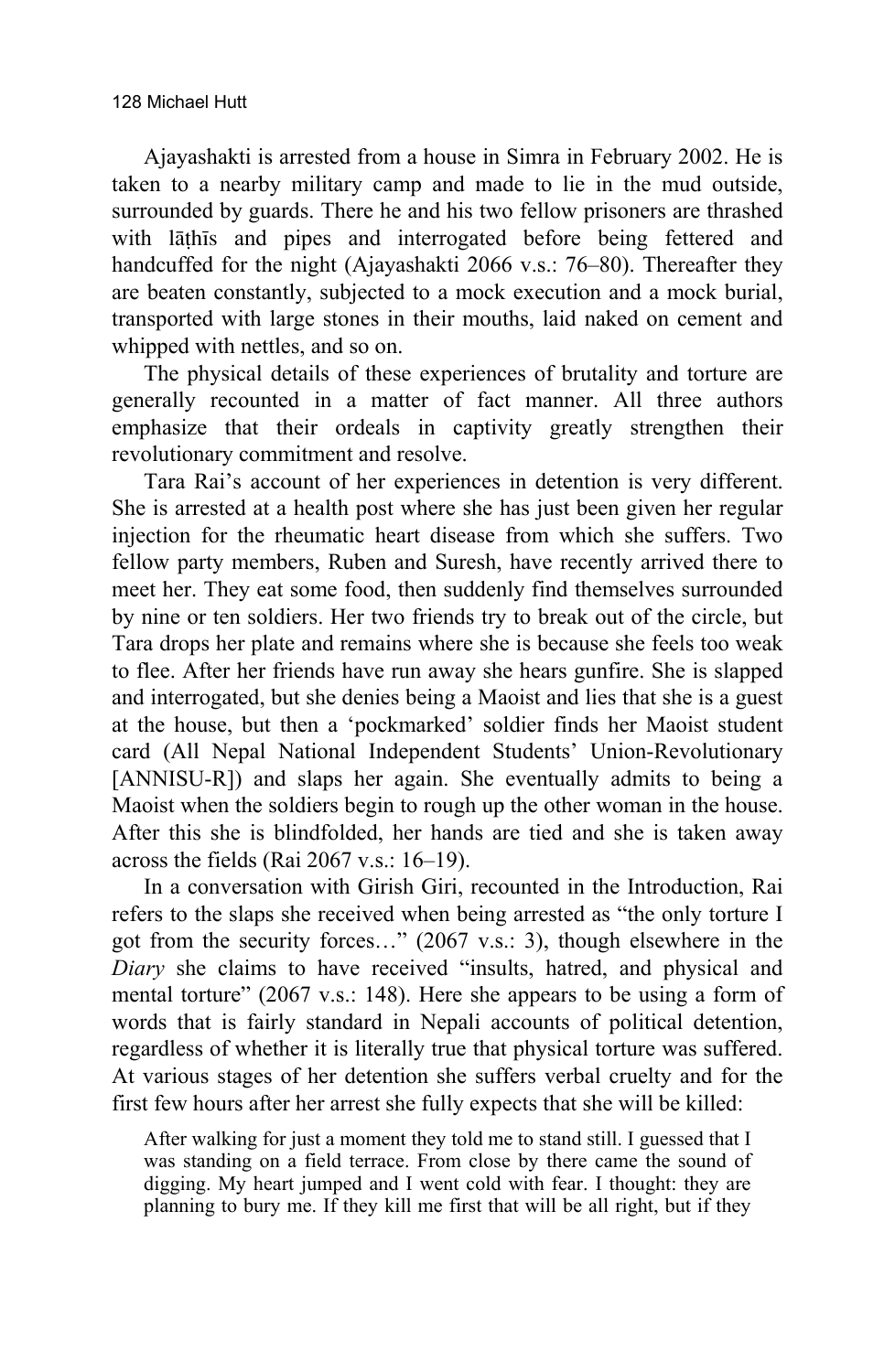bury me alive I will surely suffer. A picture of my mother, father, brothers, sisters and friends came into my eyes all at once. Then I thought, the soil will come into my eyes, how hard it will be to breathe when I am buried under the soil.

 'Dig quickly! This is the girl we have to bury, see her? What is your final wish, girl?' A voice issued orders to someone and then asked me this (2067 v.s.: 27).

She listens to the soldiers discussing her and her likely fate and takes some crumbs of comfort from the fact that they refer to her as "poor thing" (*bicarã*) but is still in considerable terror. Then her blindfold is removed and she is shown the dead body of her fellow activist, Ruben:

One soldier had already told me quietly, 'Sister! Your friend has been killed' but I had not believed him. I had thought that the army must have mistakenly killed a non-Maoist.

Seeing me silent, one soldier became furious. His eyes turned red and he shouted, 'Speak! Whose body is this? Do you want to live or don't you? Are you going to rebuke us? I'll give you a slap that will show you the three *lok* and the fourteen *bhuwan*!' (2067 v.s.: 29).

Tara Rai spends only a short time in army detention and is then made to sign a confession and is handed over to the police, who deliver her to the first of a series of jails. As a very young woman of slight build, who moreover suffers from a heart complaint and requires regular medication, she is not subjected to physical brutality; on the contrary, she recalls numerous acts of kindness from both her jailers and her fellow prisoners, in strong contrast to the other accounts considered here.

#### *The Humanity/Inhumanity of the Enemy*

In Maoist texts it is standard to describe the deaths of Maoist combatants in terms of them achieving martyrdom *(sahādat)* or becoming martyrs (*sahid*), while the deaths of members of the state security forces are described either in neutral terms or contemptuously:

Death loses its character of reciprocity: one's own warriors are noble and heroic, while the valour of one's opponents is denied or scorned. The rebel meets a 'glorious death' and becomes an 'eternal martyr'; however, the RNA soldier or oppressor is 'eliminated' or 'cleansed,' or meets 'an infamous death' (Lecomte-Tilouine 2009b: 239).

Of these authors, it is Shrestha who most thoroughly dehumanizes the enemy. In his account of the capture of the Sindhuli police post on the very first day of the People's War on 13 February 1996, he expresses some sympathy for the hapless police (Shrestha 2067 v.s.: 5), but sympathy and compassion for the enemy are conspicuously absent from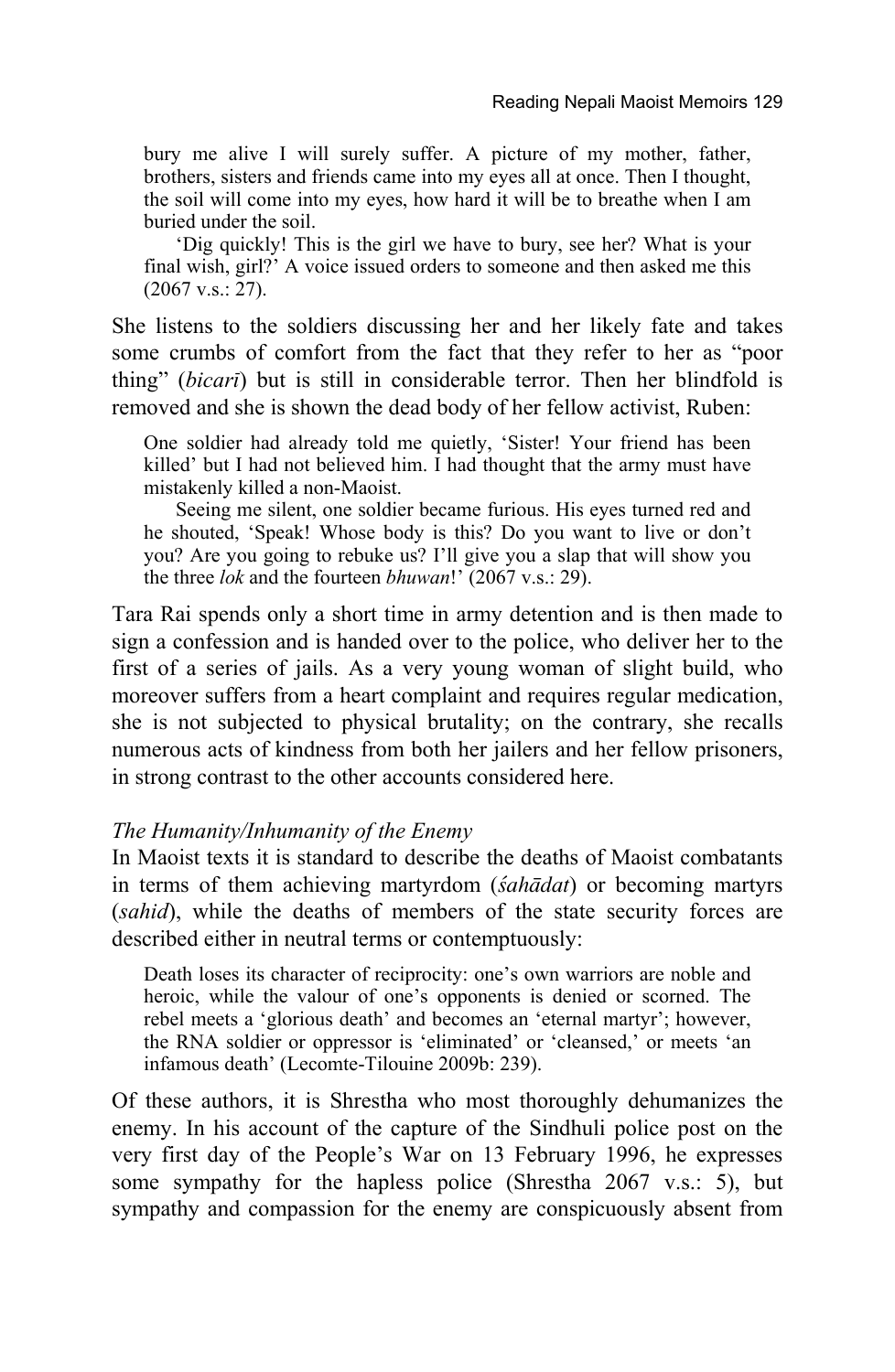the essays written after his arrest and detention, and from the accounts of the military actions in which he took part after his release in 2001. For instance, while he is in jail he hears the news on the BBC Nepali service of the deaths of seven members of a Maoist cultural troupe in a *dohoro bhióanta* ("two-sided encounter"):

When the bloodthirsty butchers begin to chew innocent lives at will, they stage the performance of a *dohoro bhióanta* to cover their shame. But when there is a real encounter they don't even make a squeak. They do not even have the courage to speak. Indeed, how would the wretches have the courage? (Shrestha 2067 v.s.: 29).

Although his account of the PLA's military fortunes is frank in its assessments of the mistakes that were made and the losses suffered, his disgust and hatred for the government and security forces are unbridled and unequivocal. He expresses great love for those he regards as the fallen heroes of the Maoist insurgency and sheds tears at their demise. But the enemy are not worthy of any such consideration. They are *du÷man* who require *saphàyà,* "cleansing." They are the "domestic reactionary feudal royal regime that has already descended into fascism" (2067 v.s.: 76).

Truly, what a difference there is between the deaths of the worthless dog police and the deaths of the PLA. While the deaths of worthless dogs give birth only to disgusting death, the deaths of the PLA give birth to fresh new (*jharjharāũndo*) life. That must be why Comrade Mao compared death to a mountain and to wings. Immortal martyrs who die deaths as heavy as mountains, Lal Salam! (2067 v.s.: 54).

Despite being trenchantly Maoist in its analysis of Nepal's social ills, Tara Rai's *Diary* is generous towards the *du÷man*, and particularly the men of the then Royal Nepal Army. Rai writes that they too are "the sons and daughters of the poor" who belong to "the class that has to work to eat" (*kàm garikhàne varga*). She writes that whenever someone died in the conflict, whether they were a soldier, a policeman, or a Maoist guerrilla, "a mother's lap became empty" (Rai 2067 v.s.: 28), that she could not think of them as "class enemies" and that it seemed to her that "it was the rulers who used them"  $(2067 \text{ v.s.}: 113)$ . Although she uses the "martyrdom" vocabulary regularly, on one occasion she departs from these norms and describes Maoist deaths simply as loss of life *(jyàn gumàyekà)* and uses the Army's own term for the death of a soldier, *birgati* (2067 v.s.: 54). Her account also makes repeated references to the kindness of two particular soldiers, who she calls the "party chief" (*ñolã pramukh*) and the "deep-eyed soldier" (*gahiro ƒnkhà hune sainik*):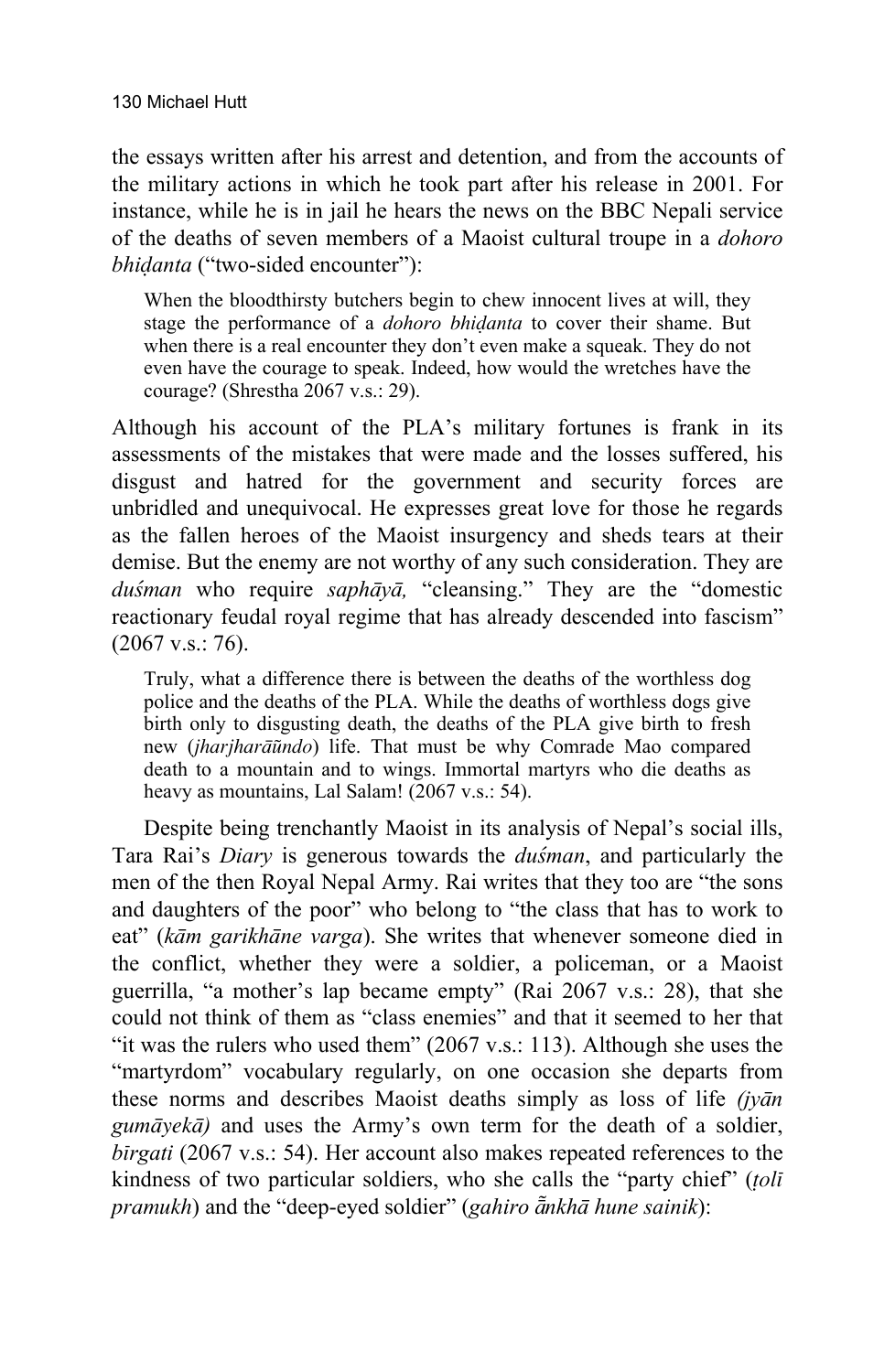I looked all around, I did not like the barrack environment at all. But the gentle behavior of the *ñolã pramukh* and the guardianship of the deep-eyed soldier brought a change to my negative conceptions about the army  $(2067 \text{ v.s.}: 76)$ .

The most fulsome statement of her warm feelings for the Army officers who she felt had protected her during the early days of her detention comes in the penultimate chapter of the *Diary*:

The army's slaps and the army's love and goodwill woke me from a dream, had already woken me. Due to that brief period of living with the army, that closeness, I had understood the importance of life, the world and a handful of breath. Speaking truly with my soul as the witness, I found the meaning of living in the kind heart within the army. I never had bad feelings towards the army, nor do I now, I have watched from close quarters the army life that is caught up in obligation and powerlessness. Even today I still think the same of the soldier who is seeking his own and his family's life in the bonds of guns and barbed wire. I respect the soldier who cuts the steps of life on another's orders. Today in this present time I understand that soldier who slapped me. He was obliged to do that. Those same soldiers take pleasure in the parts of their rifles, but carrying such sorrow and suffering kept inside their hearts. The soldiers, they decorate all their happinesses inside the bunker and the trench. I have understood the reality inside a soldier, 'in my view the barrack is a temple and the soldier a priest,' a temple is always clean and pure but the priests can be changed  $(2067 \text{ v.s.}: 153)$ .

#### *The Individual and the Party*

Given their positions, one would not expect Ajayashakti, Kattel or Shrestha to indulge in criticism of their party in their texts. Kattel expresses some unhappiness over the fact that after her release she is quarantined by the party hierarchy for several months before she is allocated a new role in Syangja. "Was it an offence to get captured by the enemy?" she writes (2068 v.s.: 105). But these feelings of disappointment are dispelled once she has been rehabilitated, and her criticisms of the party are brief and muted. Shrestha offers critical assessments of mistakes made in the military campaign, but his politics are very closely aligned with those of the party leadership, which he does not otherwise criticize. Ajayashakti seems to have a flicker of doubt when his comrades leave him lying seriously injured, but any doubts he may have about his allegiance to the Party are quickly dispelled, first by the kindness of the people who rescue him, and later by the extreme brutality to which he is subjected during the early weeks of his detention. By the time he writes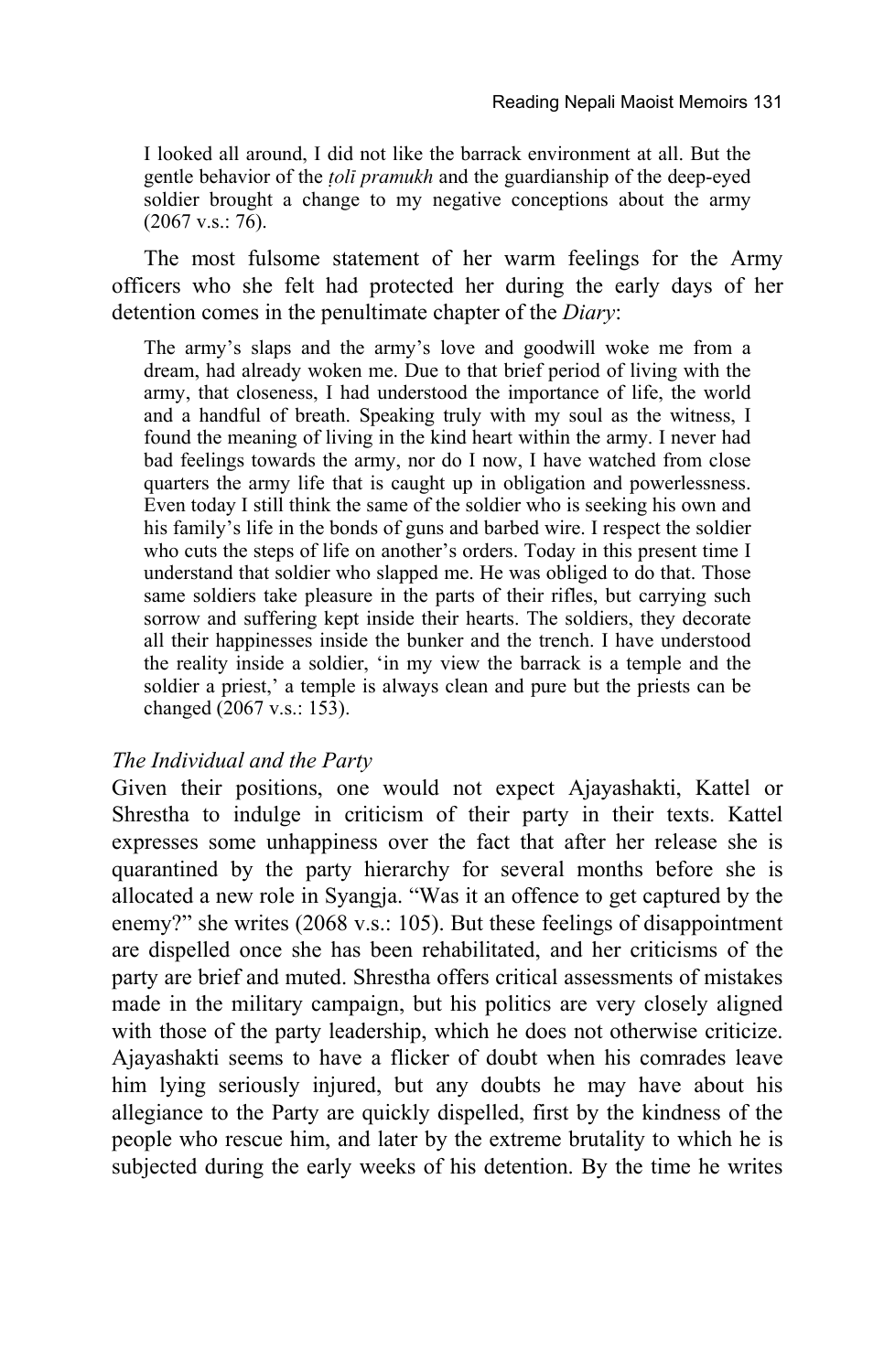his account from a UN-supervised cantonment, he is content to do whatever the Party requires of him:

Experiencing even suffering as happiness, we continued to carry out the Party's directions. We knew this: that to live in a disciplined manner in the camp is revolution! We have to stay and wait for the Party's directions. We will stay in the cantonment for as long as the Party tells us. When it tells us to come out we will come out. And again we will go amongst the people and join with them in revolution (Ajayashakti 2066 v.s.: 165).

Gangabahadur's memoir is written in a very different tone. Although he quickly ascends to a position of authority within the Party during the early months of the People's War, and becomes the chairman of the Tamang National Liberation Front, his narrative expresses a growing suspicion that he is being marginalized by being given responsibilities in ethnic sister-organizations that he sees as being on the fringe of the movement. He complains regularly about internal power struggles and factionalism among the Maoist leadership, and about communication problems between the Maoist leadership and the grassroots (Lama 2065 v.s.: 27–30). He is critical of the senior Maoist leader Ram Bahadur Thapa [Badal] (2065 v.s.: 29) and complains bitterly about the Party's decision to give the position of secretary of Kathmandu district to an individual who had recently been released from jail on the basis of a "surrender" ( $\bar{a}$ *tma-samarpan*), instead of to him (2065 v.s.: 32). Sections of his text are a veritable catalogue of grievances.

Towards the end of his memoir, when he has completed his medical treatment at Bharatpur, escaped army arrest and gone into hiding, Gangabahur decides that he is of no further use to the party and that it does not care for those injured in the conflict, so he tries to submit a letter of resignation, but this is not accepted by the district secretary (2065 v.s.: 110). After some time, he decides to take control of his life. He takes a bus to the nearby town of Hetauda, where he eats momos, drinks beer and wanders about aimlessly. His hair and beard are long and he has just one set of ragged clothes, so he finds that he is not recognized. "I didn't want to go back to that village because it was meaningless to live with no plans among villagers, separate from the party's activity plans (*kàryayojanà*) and discussions" (2065 v.s.: 111), so he decides to return to Kathmandu. He therefore hitches rides on a succession of trucks, telling drivers when they ask that he lost his leg in an accident in a carpet factory and pretending to be a Buddhist devotee who is returning from a pilgrimage to take darshan of Rambahadur Bamjan, who took the form of the Buddha in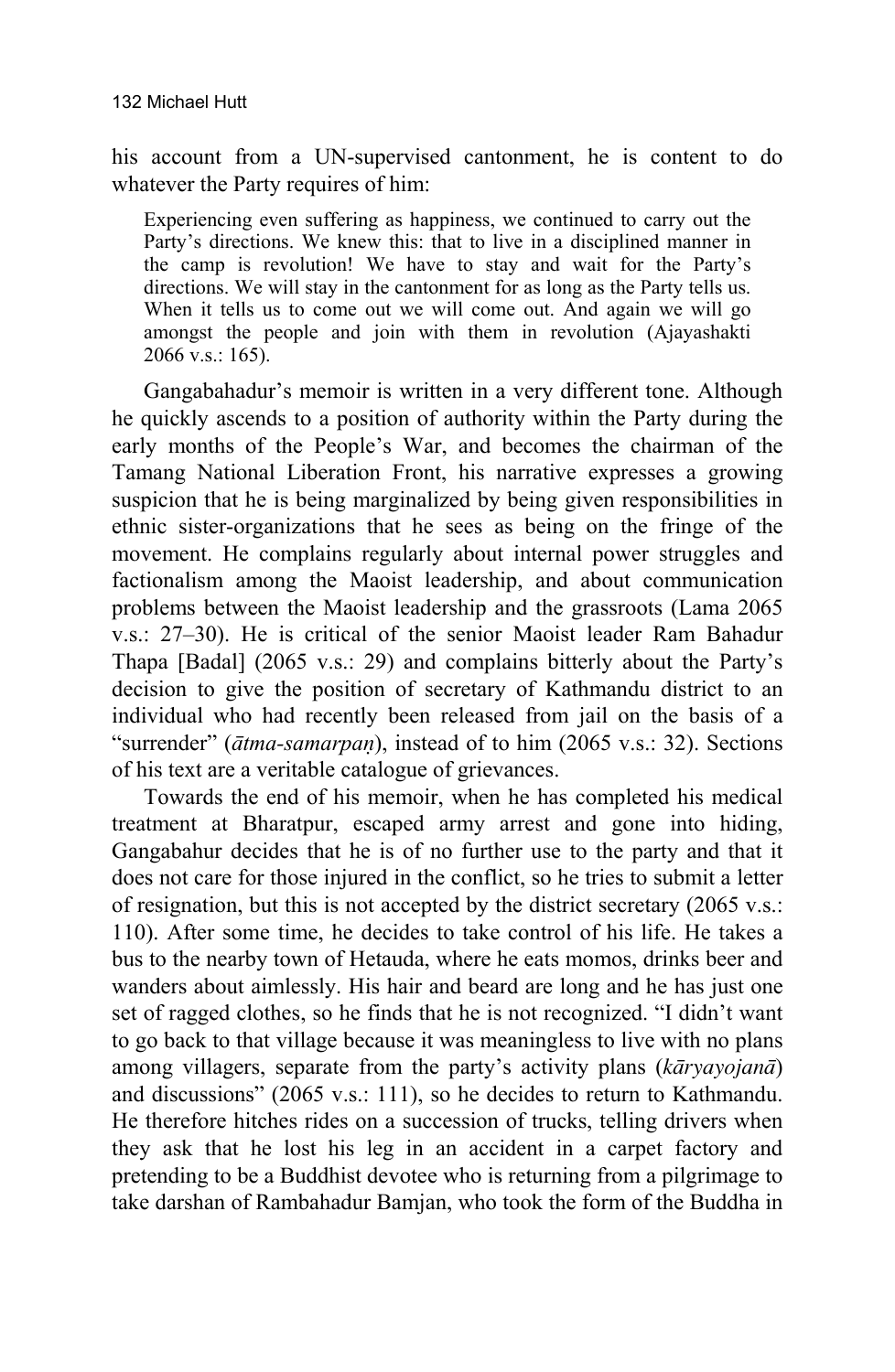Bara jungle (2065 v.s.: 112). He finally reaches Kathmandu on 6 or 7 February 2006 and his narrative ends with an account of the *Jana ândolan* of 2006 (JA II) and the political developments that followed. He is still firmly committed to the revolution and extremely suspicious of the path his party is taking. The final words of the memoir are 'The victory of the revolution is certain. The revolution continues' (2065 v.s.: 128).

Gangabahadur Lama's memoir presents a challenge for a *Janàde÷* book reviewer. Its author remains active in the UCPN-M and the sacrifices he made for its cause can hardly be denied.<sup>22</sup> Raju Kshetri's lengthy review of this book praises his sacrifices very highly, but Gangabahadur's criticisms and grievances and his attempt to resign from the party cannot be ignored, and Kshetri clearly believes that it was inappropriate for him to have written so freely about them. His gentle reprimand contains a surprising reference to God:

This book is also a story of the punishment (*sàstã*) one must receive because of setting out opinions within a communist party that are different from those of the leadership. That is his own private suffering. As a warrior of the pen I sympathize with his suffering; however, I do not agree with his turning his internal pain into a story and presenting it, and I have told him this. Many people believe that god (*paramàtmà*) has made a place where the suffering of the inner mind can be kept, I think it is appropriate to put such things in his safekeeping (Kshetri 2065 v.s.).

When Tara Rai is arrested, she has been actively involved in the Maoist movement for only three months, and only as a singer in a Maoist cultural troupe, but her understanding of the Maoist cause and her dedication to it are reinforced by her close association in jail with Dharmashila Chapagain, and when she is released in the wake of the JA II of March–April 2006 she resumes her work for the Party:

After I was released from jail I dedicated myself to the Party, expecting that something would happen, it would honour me, understand my sorrow, for one thing this was my obligation. I couldn't give it up, I had invested in the Party (Rai 2067 v.s.: 153).

However, even in jail, Rai writes of her disappointment with the Party. She is dismayed to discover that party activists have not conveyed news of her place of detention, or indeed of her subsequent hospitalization, to her family, and notes that when this is done it is done not by the Party but by "the Royal Nepal Army I called the enemy" (2067 v.s.: 121). Her final disillusionment with the Party comes in May 2007, after her release. She

<sup>22</sup> 22 Personal communication with Manarishi Dhital, Kathmandu; 4 March 2011.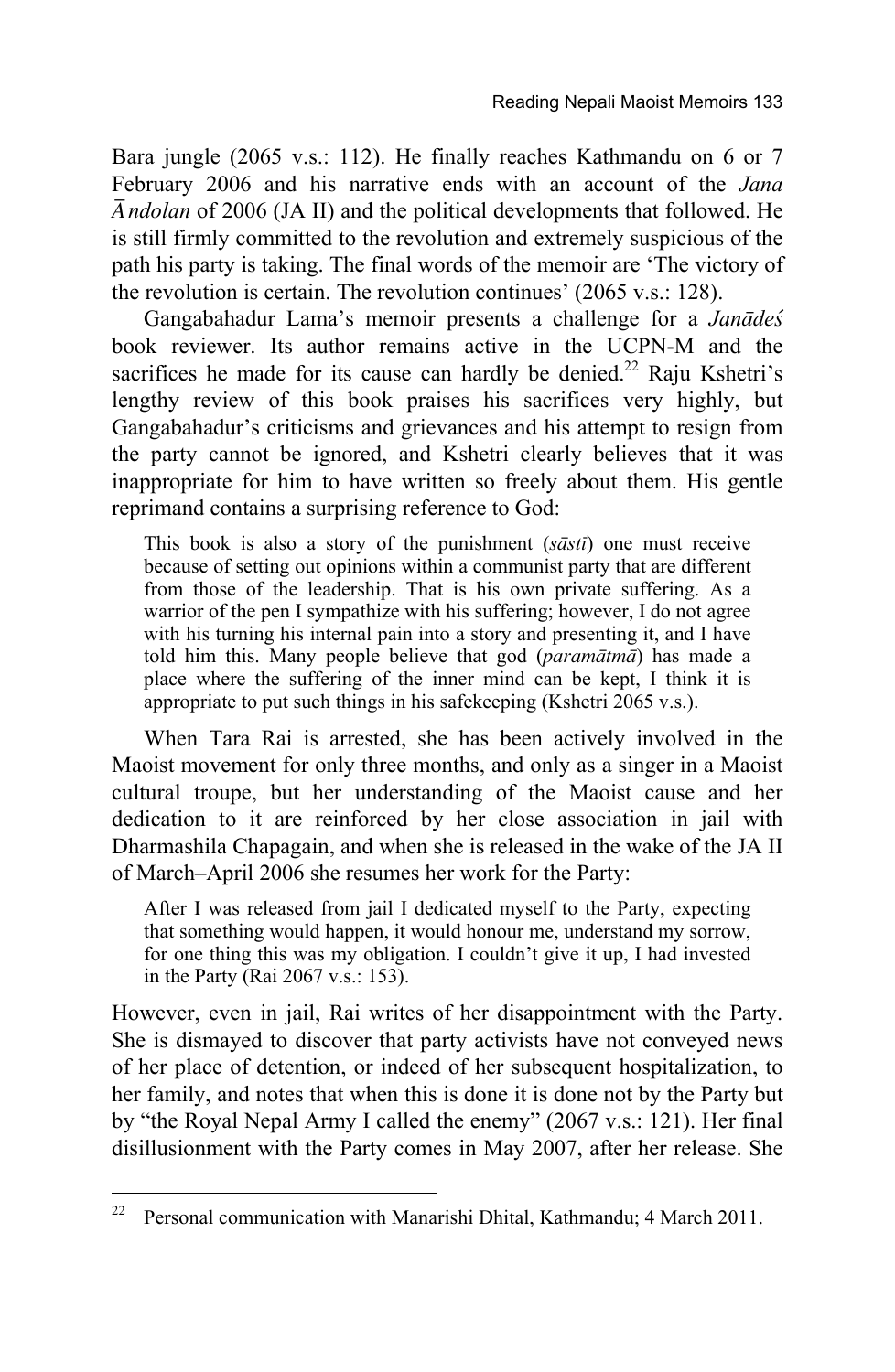and a group of fellow activists are attacked by local villagers from whom the Maoists had borrowed money and provisions four years earlier, which they have not yet repaid. A local journalist phones the district administrator and, ironically, the Maoists are rescued by the police (2067 v.s.: 154). No senior party activists come to their aid or to enquire after their wellbeing until three days later:

I found it distasteful, I felt regret that those I thought of as alien had been sent for my security. My friends had suffered a beating, the leadership didn't care. I think it would be all right not to call me a Maoist. Some say the Maoists have ruined the country.

This discussion will now turn to look more closely at the publication and reception of Tara Rai's *Diary*, which presents a very different case from the other four memoirs considered here.

## **Tara Rai's Diary: Maoist Memoir or Reactionary Conspiracy?**

That Tara Rai's *Diary* came to be published was largely due to the efforts of the *Kàntipur* journalist Devendra Bhattarai. He had traveled to the eastern district of Ilam with Girish Giri, a journalist who worked for *Nàgarik* newspaper*,* to visit a friend named Ganesh Rasik. Rasik had been given the manuscript by Tara Rai some weeks earlier. He invited her to visit him while his journalist friends were there, and she walked the three hour trail from her home in Athghare. At this stage, according to Bhattarai, the book was in a diary form with dated entries, typed up by "some local person" and Rai had already read out parts of it on a program broadcast by Kanchenjunga FM. Bhattarai brought the manuscript back to Kathmandu with him and made a few changes to it before submitting it to Ratna Pustak Bhandar. He told me that he deleted a number of phrases, including references to "parasite Gyanendra," with the author's permission. He said this was because the book was going to be published by one of Nepal's oldest and most prestigious publishers, and would not be just "a book from the streets." He also divided the text into chapters and added chapter titles. However, he maintained that the author's language was good and required little further editing. After the *Diary* had been accepted for publication he returned the manuscript to its author, who added some further details about herself and her family background at his suggestion.<sup>23</sup>

 $\overline{a}$ <sup>23</sup> Personal communication with Devendra Bhattarai, Lalitpur; 29 September 2010.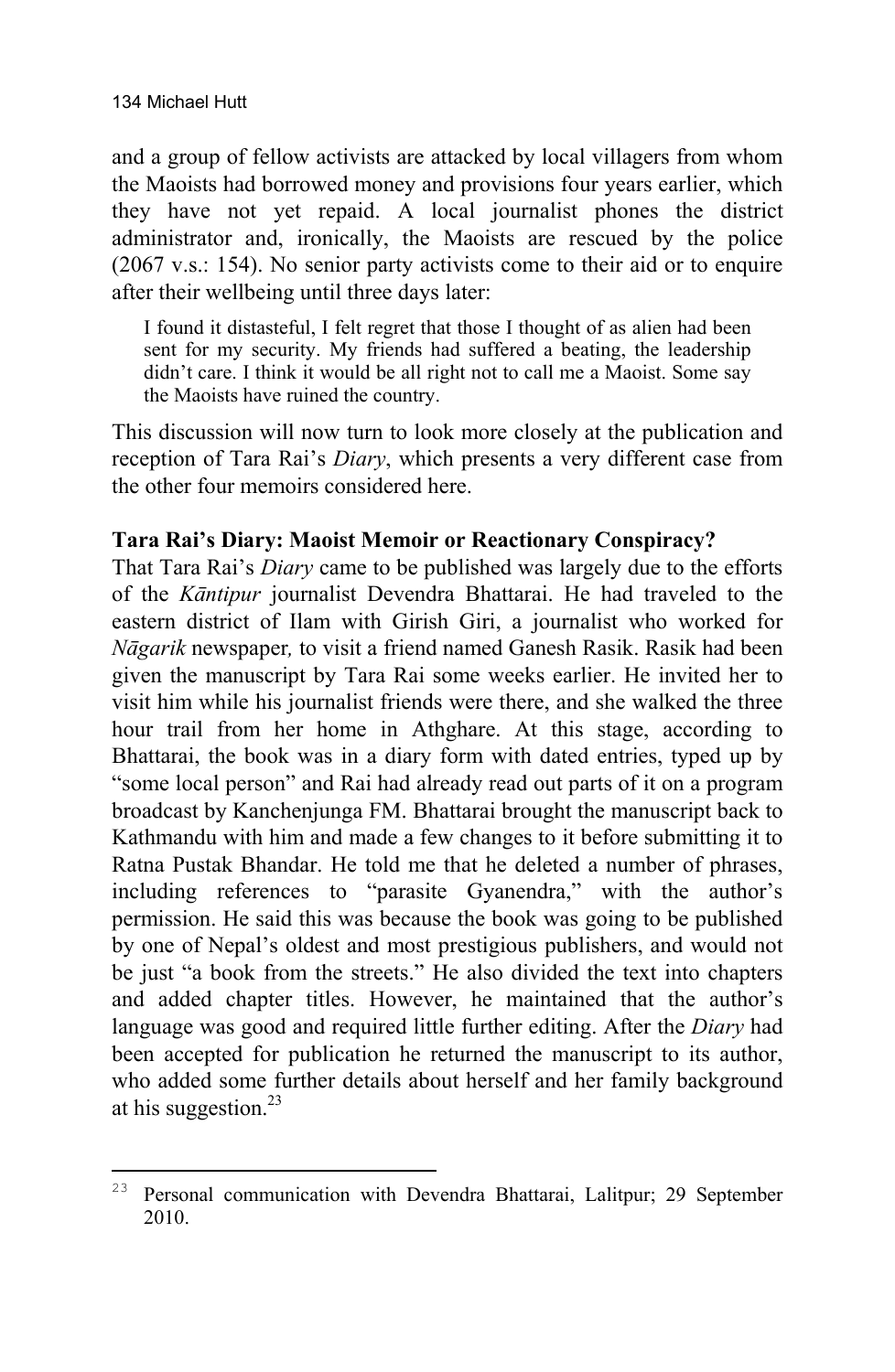1000 copies of the *Diary* were printed for its first edition. Its cover bore a close-up softly lit photograph of its author's face that Bhattarai had taken at his first meeting with her. By the time of the book launch on 31 July 2010, one month after publication, the first edition had already sold out. The first speaker at the book launch was Dharmashila Chapagain, now a UCPN-M member of the Constituent Assembly. At the launch Chapagain related the story of how she had had nothing but a cherished old petticoat to give as a gift to Tara Rai on her birthday, and broke down in tears as she spoke. Rai also wept on stage, as did many members of the audience. The launch, and the coverage it received in the Kathmandu media, ensured that the book continued to sell<sup>24</sup> and two weeks later Tara Rai had to discontinue signing copies at the National Booksellers and Publishers annual book exhibition in Kathmandu because the second edition had sold out (*Nāgarik*, 14 August 2010).<sup>25</sup>

According to Devendra Bhattarai, Nepali readers had tired of reading "one-sided stories" of the conflict. In his review of the *Diary*, Amar Giri dismissed most of the Maoist memoirs as "superficial and biased" but described the *Diary* as "largely free of these deficiencies" (Giri  $2067$  v.s.)<sup>26</sup> Another reviewer, Ujjwal Prasai, quoted from Arundhati Roy's article on the Indian Maoists, "Walking with the Comrades," and clearly saw the *Diary* as a testament that was distinctive for its truthfulness (Prasai 2010: 7). However, Nepali Maoist reviewers see the success of Tara Rai's book as the product of a conspiracy hatched by the

<sup>24</sup> <sup>24</sup> On 1 August 2010, the day after the book launch, the following coverage appeared in the mainstream print media: "Diary of a Rebel" by Dikshya Karki (2010) in *República*; "Tārāko Dāyarīmāthi Rūndai" [Weeping over Tara's diary] in *Kàntipur* (2010); "Chàpàmàrle Ruwàye" [A guerrilla causes tears] in *Nàgarik* (2010); a photograph of Tara Rai weeping at her book launch in *The* 

*Kathmandu Post*. 25 When I interviewed Dharmashila Chapagain she defended the *Diary*, and said that the party leadership "needs to be able to digest criticism." She said that on an institutional level the security forces were the *du*sman but that without individual acts of kindness from army and police officers she and her daughter (who was in jail with her) would have died. Personal communication,

<sup>&</sup>lt;sup>26</sup> Giri's review appeared in *Budhavār*, a UML-aligned weekly newspaper, and Giri is a member of the UML's Central Disciplinary Commission, and former UML-nominated chair of the Film Development Board (personal communication with Pratyoush Onta; 4 April 2012). The UML lost a great deal of political ground to the Maoists during and after the conflict, and Giri's positive assessment of a text that he knew had been rejected by the Maoists may not be wholly devoid of political motivation.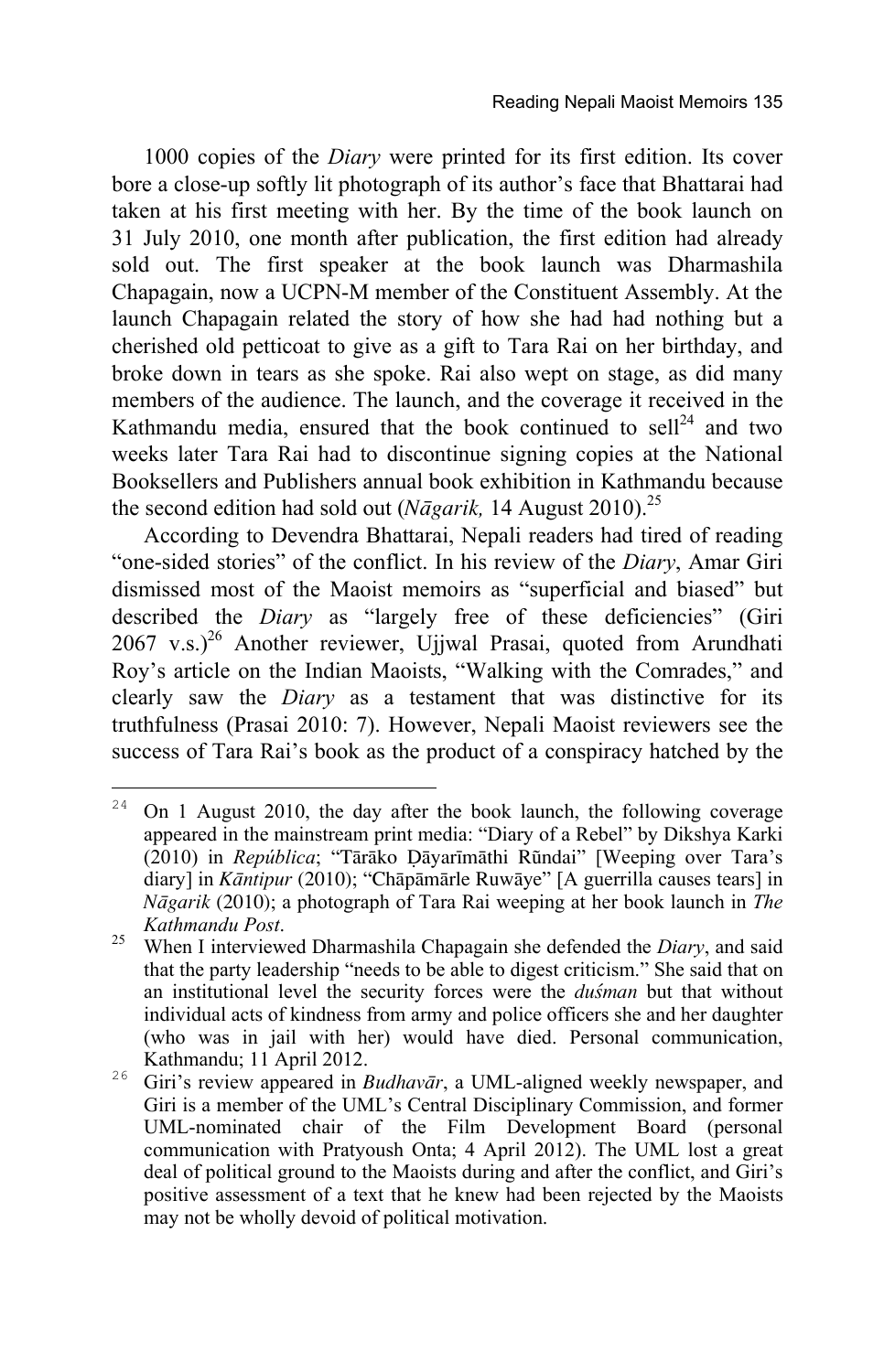liberal reactionaries of Kathmandu civil society to create and disseminate false history. Writing in *Janàde÷* one week after the widely-reported book launch, Raju Kshetri criticized the "Tara Rais" who he said had returned to their "narrow little worlds" after the end of the People's War. Accusing Ganesh Rasik of understanding her political significance and cynically "delivering" her to the mainstream media, he alleged that it was actually Devendra Bhattarai who had written her life story, thus turning the suffering (*vedanà*) of an innocent hill girl into a commodity that could be sold in the capitalist marketplace. Kshetri went on to say that the book was an attempt by reactionaries to bring the history of the people's struggle into disrepute, and that it was no surprise that Tara Rai had been duped by them. He believed that capitalism was exploiting the disappointment of "the Tara Rais" to launch a continuous assault upon socialism (Kshetri 2067 v.s.).<sup>27</sup> Ashok Subedi took a similar line in his review of the *Diary*, describing it as a "frightful conspiracy, hatched by a counterpolar camp (*pratidhruvãya khemà*) against class struggle, Marxism, and Nepal's People's War" (Subedi 2067 v.s.: 88). Another reviewer alleged that the *Diary* took the side of the upper classes: the lessons it gave were that it is pointless to struggle for change, that an individual will suffer if they desert their mother and father, and that only the army is true [*sahã*] (Chamling 2067 v.s.).

In China, works that transgressed the principles enunciated by Mao at the Yan'an conference in 1942 were publicly denounced at the onset of the Cultural Revolution. For instance, *The Red Sun,* a novel by Wu Qiang, characterized CCP soldiers as courageous but criticized them for their 'peasant mindset.' Even worse, it showed enemy commanders to have "real emotions, a resolute spirit, and, like their opponents, a firm belief in what they thought was right" (Xiaomei Chen 2010: 68). Thus, the novel (and a film based upon it) was branded as an antiparty work "that had seriously tarnished the image of the people's superb army while exalting the enemy of the people" (2010: 68) Like Wu Qiang, but unlike every other Nepali Maoist memoirist, Tara Rai does not dehumanize her opponents, and her memoir commits the cardinal sin of appearing to endorse human kindness as a means of transcending class conflict.

<sup>27</sup> <sup>27</sup> Similar allegations were made by Ashok Subedi in his review in *Janajvàr* (Subedi 2067 v.s.). Tara Rai responded to Raju Kshetri's allegations in an interview published in *Sƒghu* on 16 August, 2010. She challenged him to sit at the same table with her, where they would both write on a topic someone else had chosen for them. Then they would judge whose composition was the better (Dhakal 2010: 5).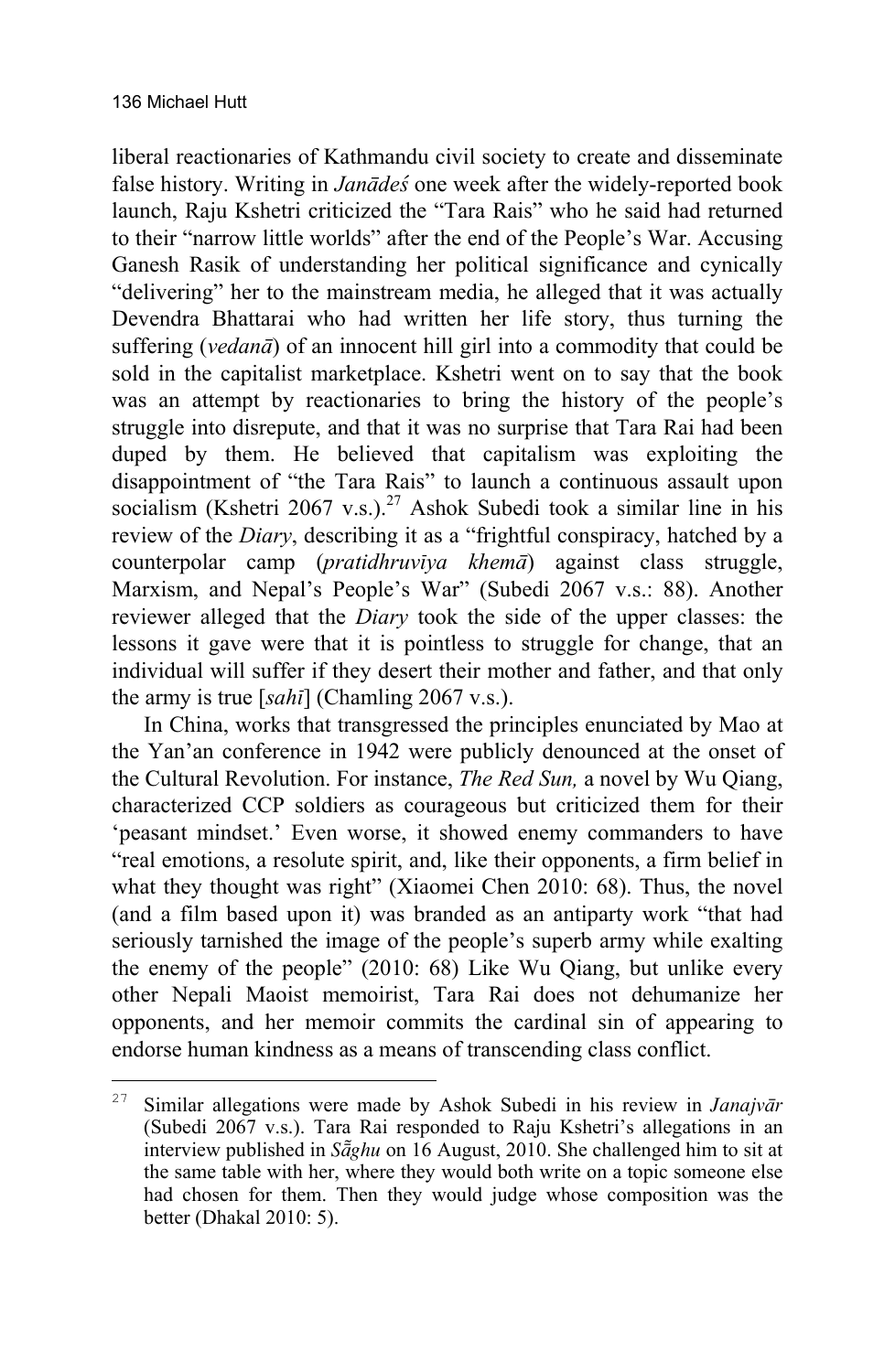According to Wayne Booth, the author of any text "creates…an image of himself and another of his reader; he makes his reader, as he makes his second self, and the most successful reading is one in which the created selves, author and reader, can find complete agreement" (Booth 1961: 138, quoted in Iser 1974: 30). Wolfgang Iser observes that "the manner in which the reader experiences the text will reflect his own disposition, and in this respect the literary text acts as a kind of mirror" (1974: 281). Booth and Iser were both writing about fiction, but much of what they say can be applied to autobiographical writings too, and it is clear from the above discussion that an avowedly Maoist reader could never find "complete agreement" with Tara Rai's text. However, it should be noted that it is not only Maoists who feel ambivalent about Tara Rai's *Diary*. Many leftleaning readers who agreed with the Maoists' diagnosis of the ills of the Nepali nation state but found their remedy too radical and violent also felt ambivalent about the book. They felt that its author's account of her ordeal was too simplistic and subjective, ignoring wider structural issues and forming judgments mainly on the basis of her interactions with particular individuals.28

Devendra Bhattarai believes that Tara Rai has become a symbol, but if he is right one must ask: a symbol of what, and for whom? I suggest that for those readers who have evaluated her book positively Tara Rai embodies and represents the conflict's collateral damage. As a young girl, for them she represents innocence and purity: she went astray during the conflict but has since repented. When asked by an interviewer whether she thought the People's War was wrong, she replied, "This is something for the ordinary people to say. I am not going to raise my fist and say it was right. I am not going to bang the table and say it was wrong" (Dhakal 2010: 5).

Liberal metropolitan readers see her *Diary* as a text that understands the motives of those involved on both sides and recognises their shared humanity. It demonizes neither the Maoist cadreship nor the ordinary members of the security forces, and thus offers the prospect of reconciliation between them. Readers are helped to empathize with Tara Rai by the fact that she is young and female, that her health is fragile, that she was never involved in lethal conflict, and that she was politically active for only a short period; also that she was not treated brutally in detention and that she has since left the Party. It has assessed her memoir

 $\overline{a}$ 

<sup>&</sup>lt;sup>28</sup> Personal communication with Aditya Adhikari, Kathmandu; 5 September 2011.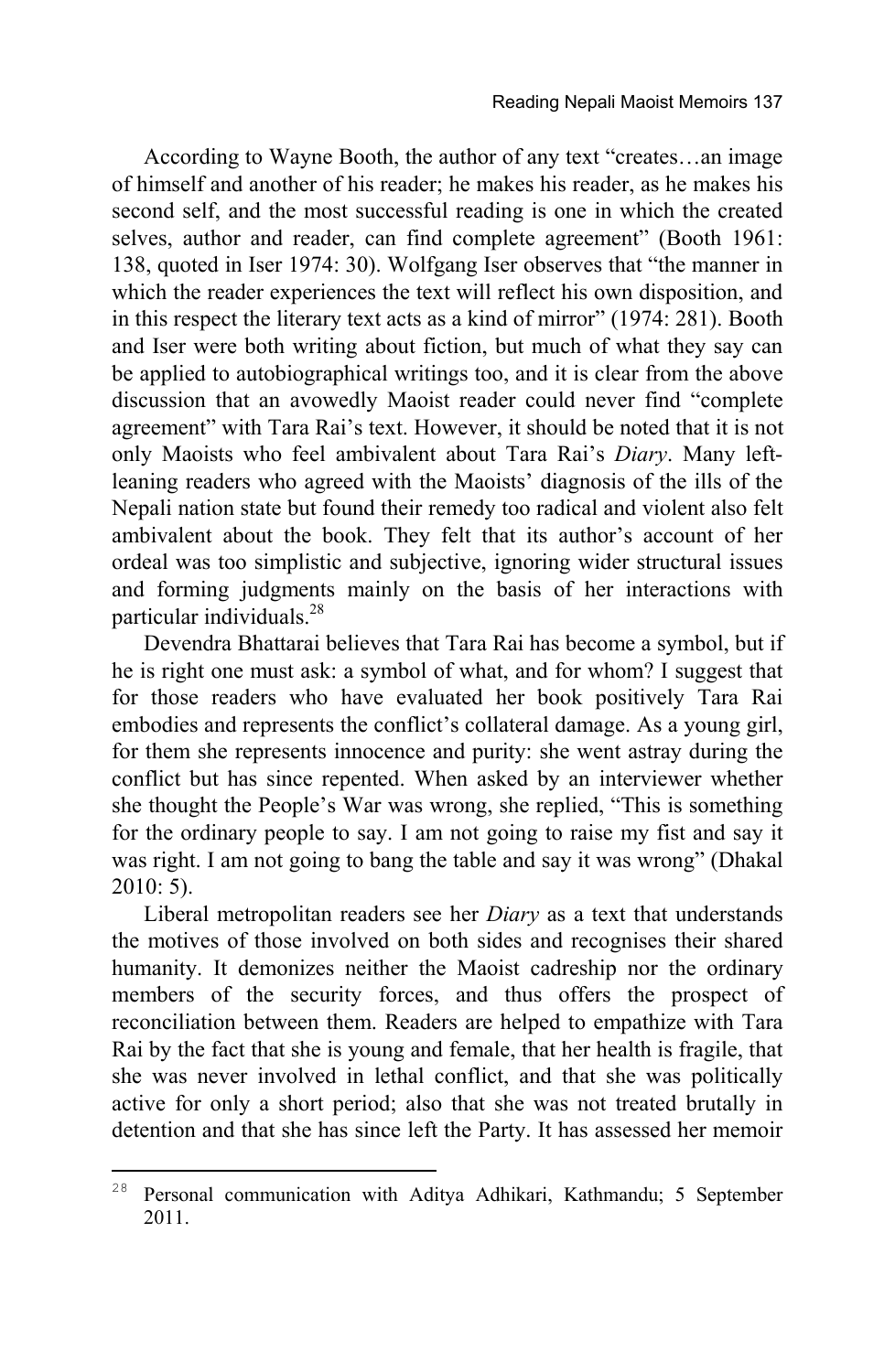as 'better' or 'more honest' than other memoirs partly because of her expressions of doubt and the inconsistency of her political position. In this they find some reassurance: Tara provides them with an example of a redeemable Maoist as they look forward to a future in which the Maoists have put away their guns and joined the country's political mainstream.

Critics of Tara's book have never accused her of actually lying, which they might well have done, given the inconsistencies within her account. Instead, they deny her authorship on the one hand, while on the other objecting to what they perceive as the *intention* behind the production of her text. However it may have been written, Tara Rai's book was not published with a Maoist readership in mind. Her memoir may well achieve a dominant position as a part of the authoritative discourse on the People's War because its author's voice has gained a much longer reach than those of other memoirists and has benefited from substantial media amplification. However, although Tara Rai was a Maoist for a period of time, her *Diary* will never be accepted as a Maoist memoir for three very simple reasons: it is not a testament that enshrines a Maoist-approved version of history; it is not a manifesto for a revolutionary future; and the only warning it conveys is one about the threat posed to the revolution by liberal metropolitan readings of the past.

# **Conclusion**

All narrators of autobiographical stories claim, either implicitly or explicitly, that their experiences are authoritative. But an autobiographical text may often be read and assessed 'for what it does, not what it is' (Smith and Watson 2010[2001]: 19). Rather than being simply the story of an individual life or segment of life, an autobiographical text may often "encode or reinforce particular values in ways that may shape culture and history" (Smith and Watson 2010[2001]: 19). Remembering and the relating of memory to others has a politics. After a conflict ends there are inevitable struggles over *who* is authorized to remember and *what* they are authorized to remember. The recording and retelling of past events amounts to nothing less than the creation of history; hence the sharp division of opinion over the authenticity and political intention of Tara Rai's *Diary.*

Although it is not gathered together in the same physical space, the Maoist readership that is imagined by Maoist critics and ideologues has some of the characteristics of a crowd, as defined by Richard Butsch (2008): the same homogeneity of mind, the same monopoly on membership, the same preference for forcible action over reasoned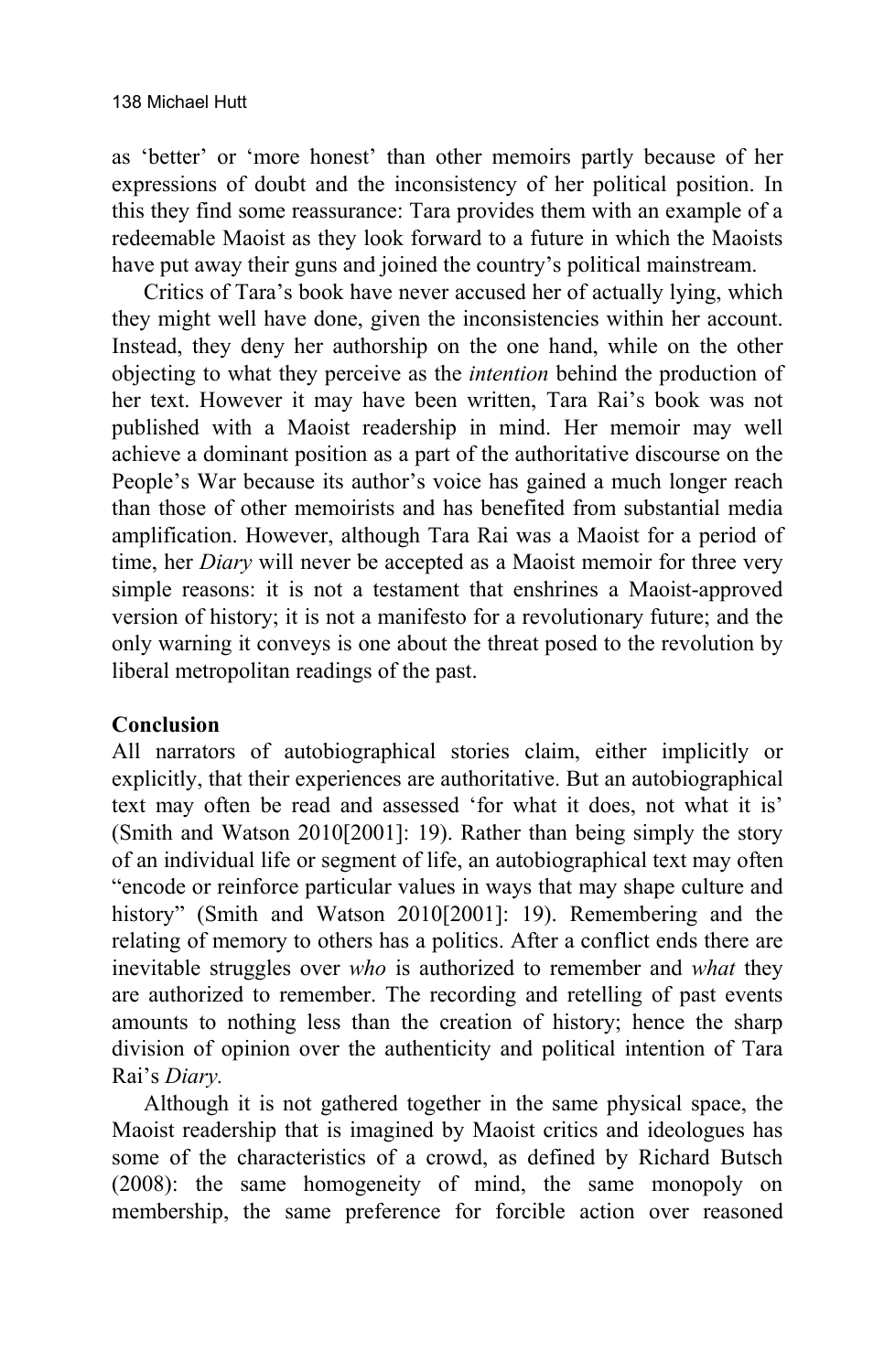agreement. It exists in distinction from a "public," which can retain differences of opinion and constitutes "a society of equals where various parties can reason with each other and achieve a consensus or settlement without result to force" (Butsch 2008: 15). I think it should be clear from my discussion of these texts that four of the five memoirs considered here have at their core the key ideological elements of the classic Maoist memoir, as identified by Paudel: "boundless faith in the revolution, harsh hatred for the enemy class, and sympathy for the labouring people" (2067 v.s.: 673). One (Tara Rai's) does not: the "boundless faith" with which it commences is heavily compromised by its end; it expresses feelings of tenderness towards members of the "enemy class" from time to time; and its "sympathy for the laboring people" is blunted when those very people turn on its author after her release from jail.

However, it is equally clear that none of these memoirs is entirely the work of a party automaton writing to a prescribed formula, because each displays some measure of individuation. For instance, although Shobha Kattel routinely refers to the army as *÷àhã jallàdharå,* 'Royal executioners,' she is also able to take a more nuanced view. She records instances of minor kindness and one of active assistance from soldiers, and draws a clear distinction between the ordinary soldiers and the officer class (Kattel 2068 v.s.: 71). This and other instances of Maoist memoirists adopting perspectives that deviate from the approved norm suggest that the intended readership for this literature retains more of the characteristics of a "public" than is assumed in Maoist critical discourse. Some distance exists between the narrow circle of Maoist ideologues and the authors of these texts, who offer their readers some affirmation of their common non-ideological humanity, even as they exert themselves to establish the historic meaning of a period of violent class war.

#### **References**

- Adhikari, Nandish. 2067 v.s. Samsmaranmā Pratibimbit Janayuddhakā Anubhūti. *Pravartak* 1(1): 90–104.
- Ajayashakti. 2066 v.s. *â˜ dhãsaïga Kheldà.* Place not mentioned: Janamukti Senà Nepàl, 5th Division, Brother's News Agency.
- Baral, Rishiraj. 2054–2055 v.s. Samsmaran: Anubhūti ra Abhivyaktiko Praśna. *Kalam* 6(2): 62–71.
- Booth, Wayne C. 1961. *The Rhetoric of Fiction.* Chicago: University of Chicago Press.
- Butsch, Richard. 2008. *The Citizen Audience: Crowds, Publics and Individuals.*  New York: Routledge.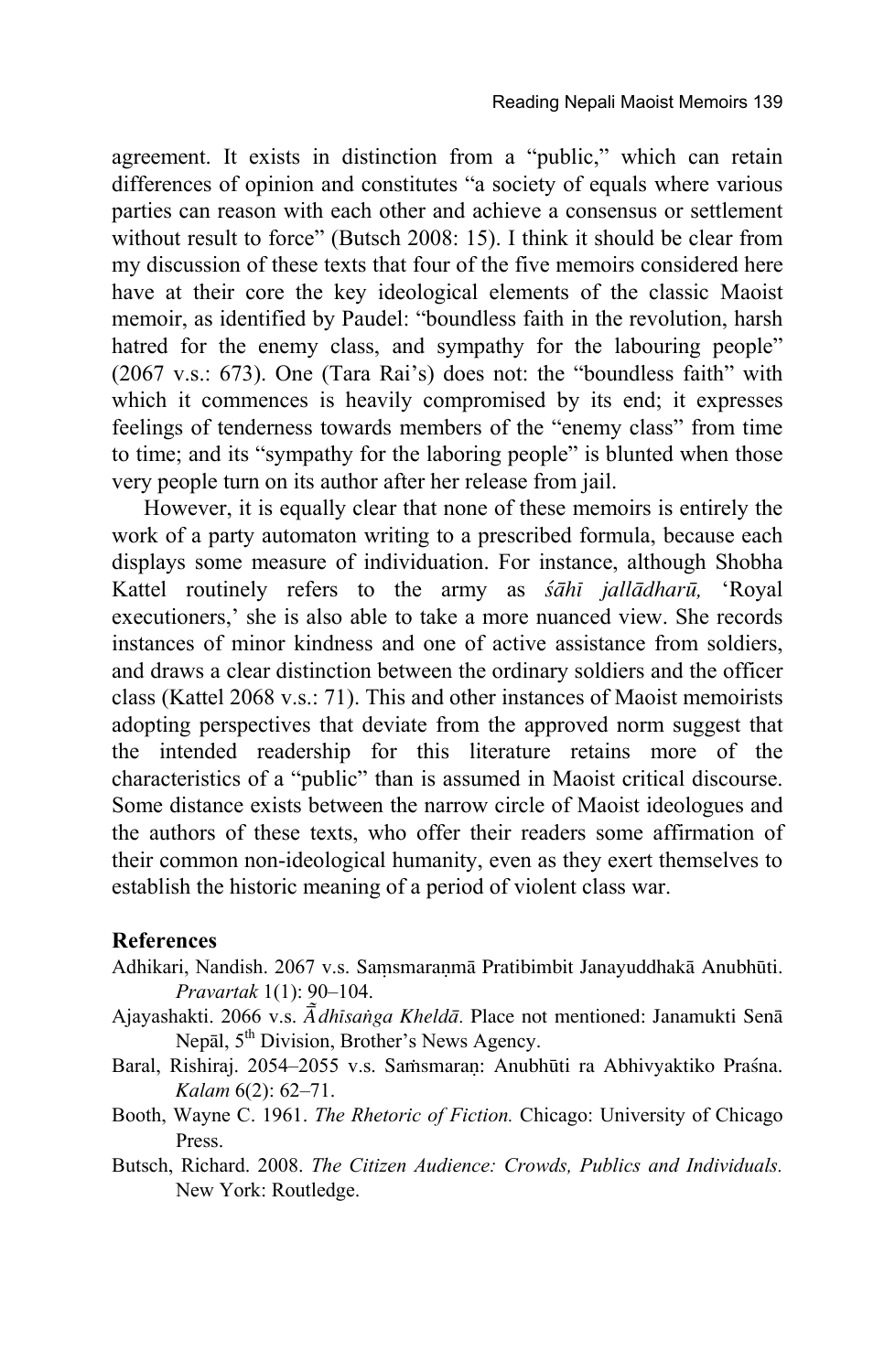- Chamling, Tilak. 2067 v.s. Midiyàko Haïgàmà: Pàñhak Bhusukkai. *Navayuvà*, Bhadau, pp. 34–35.
- de Sales, Anne. 2009. From Ancestral Conflicts to Local Empowerment: Two Narratives from a Nepalese Community. *Dialectical Anthropology* 33(3/4): 365–381.
- de Sales, Anne. 2010. The Biography of a Magar Communist. In *Varieties of Activist Experience: Civil Society in South Asia*. David N. Gellner, ed., pp. 17–45. New Delhi: Sage Publications.
- Dhakal, Ghanashyam with Jagdishchandra Bhandari, Hiramani Dukhi, Khem Thapaliya, Dil Sahani and Sita Sharma, eds. 2067 v.s. *Màrksvàdã Sàhitya ra Janayuddhako Saundarya.* Kathmandu: Akhil Nepal Lekhak Sangha.
- Dhakal, Yogesh. 2010. Pracandako Māyāle Pet Bharīdaina. *Sāghu*, 16 August, p. 5.
- Fujikura, Tatsuro. 2003. The Role of Collective Imagination in the Maoist Conflict in Nepal. *Himalaya* 23(1): 21–30.
- Gersony, Robert. 2003. Sowing the Wind…: History and Dynamics of the Maoist Revolt in Nepal's Rapti Hills*.* Report submitted to Mercy Corps International, October 2003. Also available at: http://pdf.usaid.gov/ pdf\_docs/PNACW353.pdf.
- Giri, Amar. 2067 v.s. Pathanīya Samsmaraņātmak Kriti. *Budhavār* 15(42): 4.
- Hutt, Michael, ed. 2004. *Himalayan 'People's War': Nepal's Maoist Rebellion.*  London: Hurst and Company.
- Iser, Wolfgang. 1990[1974]. *The Implied Reader: Patterns of Communication in Prose Fiction from Bunyan to Beckett.* Baltimore: The Johns Hopkins University Press.
- Kāntipur. 2010. Tārāko Dāyarīmāthi Rūdai. 1 August, p. 11.
- Karki, Dikshya. 2010. Diary of a Rebel. *República*, 1 August, p. 4.
- Kattel, Shobha 'Pratibha.' 2068 v.s. *Samarkà Smritiharå*. Second edition*.*  Chitwan: Samar-Pratik Masik.
- Kshetri, Raju. 2067 v.s. Antarsangharṣako Eutā Pharak Dastābej. Janādeś 19(16): 4.
- Lama, Gangabahadur. 2065 v.s. *Daśbarse Janayuddha Smrtikā Dobharū*. Kathmandu: Jagaran Book House.
- Lecomte-Tilouine, Marie. 2009a. Terror in a Model Maoist Village, Mid-western Nepal. *Dialectical Anthropology* 33(3/4): 383–401.
- Lecomte-Tilouine, Marie. 2009b. *Hindu Kingship, Ethnic Revival and Maoist Rebellion in Nepal.* New Delhi: Oxford University Press.
- Lecomte-Tilouine, Marie. 2010. Martyrs and Living Martyrs of the People's War in Nepal. *South Asia Multidisciplinary Academic Journal 4.* Available at: http://samaj.revues.org/3018. Accessed on 27 July 2012.
- Lee. Haiyan. 2010. Nowhere in the World does there Exist Love or Hatred without Reason. In *Words and their Stories: Essays on the Language of*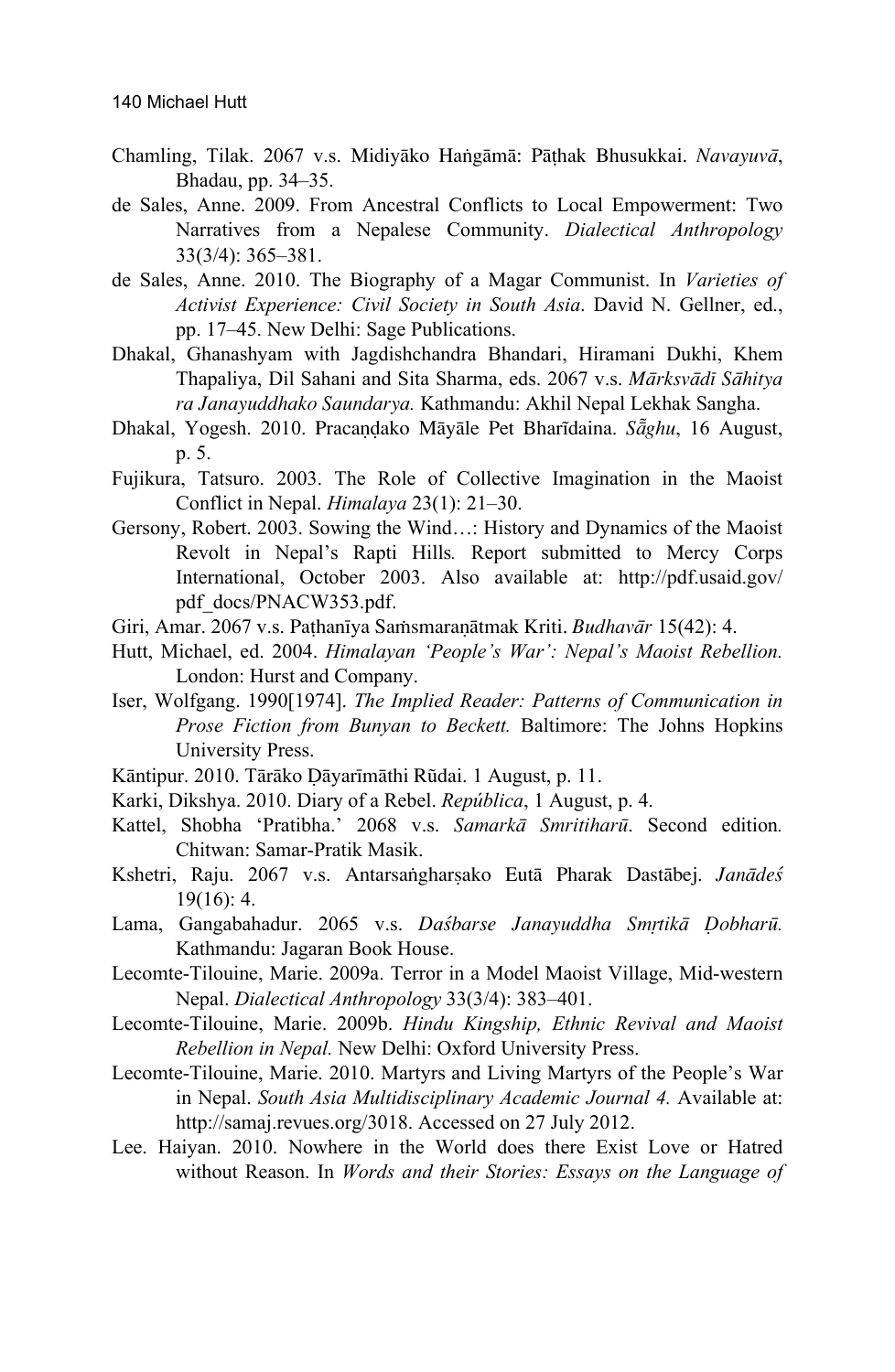*the Chinese Revolution.* Wang Ban, ed., pp. 149–169. Leiden: Brill Academic Publishers.

- Mottin, Monica. 2010. Catchy Melodies and Clenched Fists: Performance as Politics in Maoist Cultural Programs. In *The Maoist Insurgency in Nepal: Revolution in the Twenty-first Century*. Mahendra Lawoti and Anup K. Pahari, eds., pp. 52–72. London: Routledge.
- Nàgarik. 2010. Chàpàmàrle Ruwàye. 1 August, pp. 1, 2.
- Paudel, Gopindra. 2067 v.s. Saṁsmaran Sāhitya ra Sahidkā Sundar Sirjanā. In *Màrksvàdã Sàhitya ra Janayuddhako Saundarya*. Ghanashyam Dhakal et al., eds., pp. 666–675. Kathmandu: Akhil Nepal Lekhak Sangha.
- Pokharel, Balkrishna et al., eds. 2040 v.s. *Nepālī Brhat Śabdakoś*. Kathmandu: Nepal Rajakiya Pragya-Pratisthan.
- Prasai, Ujjwal. 2010. The Human Side of War. *The Kathmandu Post*, 11 September, p. 7.
- Rai, Tara. 2067 v.s. *Chāpāmār Yuvatīko Dāyarī*. Fourth edition. Kathmandu: Ratna Pustak Bhandar.
- Sangitsrota. 2067 v.s. Samsmaraņ Sāhityakā Cār Thungā. In *Mārksvādī Sāhitya ra Janayuddhako Saundarya*. Ghanashyam Dhakal et al., eds., pp. 718–725. Kathmandu: Akhil Nepal Lekhak Sangha.
- Shah, Alpa. 2009. In Search of Certainty in Revolutionary India. *Dialectical Anthropology* 33(3/4): 271–286.
- Shah, Alpa and Judith Pettigrew. 2009. Windows into a Revolution. *Dialectical Anthropology* 33(3/4): 225–251.
- Shrestha, Ganga. 2054–2055 v.s. Hirāsatbhitrakā Yātanāyukta Saĩntis Din. *Kalam* 18: 37–42.
- Shrestha, Ganga. 2067 v.s. *Gadhīdarbārdekhi Simhadarbārsamma*. Kathmandu: Ekikrit Ne.Ka.Pa. (Maovadi), Kocila Rajya Samiti Prakashan Vibhag.
- Smith, Sidonie and Julia Watson. 2010[2001]. *Reading Autobiography: A Guide for Interpreting Life Narratives.* Minneapolis: University of Minnesota Press.
- Stirr, Anna. forthcoming. Tears for the Revolution: Nepali Musical Nationalism, Emotion, and the Maoist Movement.
- Subedi, Ashok. 2067 v.s. "Chāpāmār Yuvatīko Dāyarī": Ciplo Kyāpsulbhitra Ghusàieko Mandaviù. *Janajvàr* 1(1): 87–93.
- Subedi, Ashok. 2068 v.s. Samsmaran Mārphat Nayā Yathārthako Paksaposan. *Nayƒ Yathàrtha* 2(2): 23–35.
- Thapaliya, Khem. 2067 v.s. Vargasangharsako Jyūndo Abhivyakti: Ti Ādhimaya Dinharå. In *Màrksvàdã Sàhitya ra Janayuddhako Saundarya*. Ghanashyam Dhakal et al., eds., pp. 653–665. Kathmandu: Akhil Nepal Lekhak Sangha.
- Whelpton, John. 2005. *A History of Nepal.* Cambridge: Cambridge University Press.